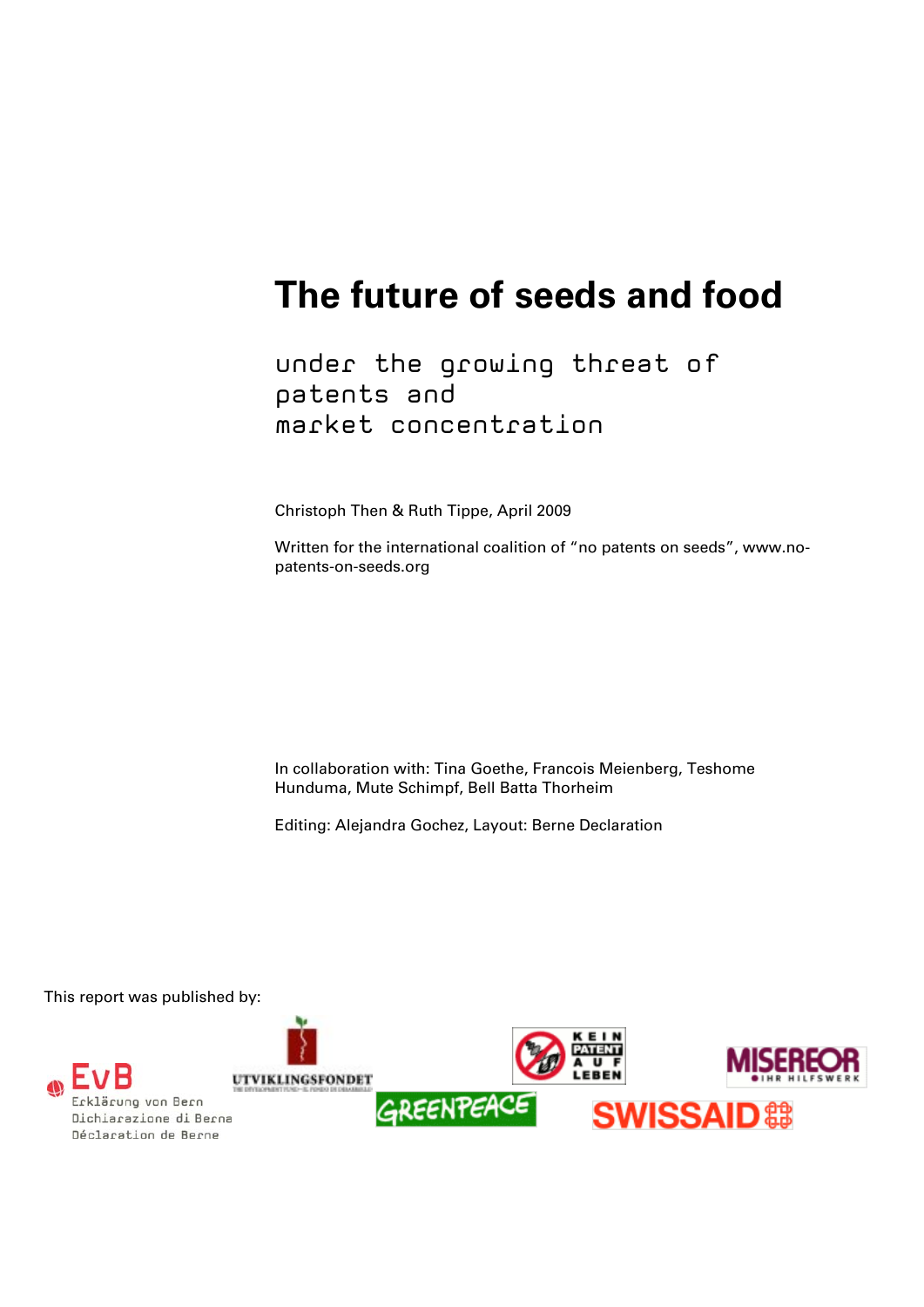## Contents

| 1. Introduction: history and evolution of patents at the EPO ___________________5 |                                                                                   | 2<br>3 |     |                       |  |
|-----------------------------------------------------------------------------------|-----------------------------------------------------------------------------------|--------|-----|-----------------------|--|
|                                                                                   |                                                                                   |        | 2.1 |                       |  |
|                                                                                   |                                                                                   |        | 2.2 | Impacts on farmers 38 |  |
|                                                                                   |                                                                                   |        | 2.3 |                       |  |
|                                                                                   |                                                                                   |        |     |                       |  |
| 3.1                                                                               |                                                                                   |        |     |                       |  |
| 3.2                                                                               | An overview of patent applications in conventional breeding<br><u>15</u>          |        |     |                       |  |
| 3.3                                                                               |                                                                                   |        |     |                       |  |
| 3.4                                                                               |                                                                                   |        |     |                       |  |
| 3.5                                                                               |                                                                                   |        |     |                       |  |
|                                                                                   |                                                                                   |        |     |                       |  |
| 4.1                                                                               |                                                                                   |        |     |                       |  |
|                                                                                   | 4.1.1                                                                             |        |     |                       |  |
|                                                                                   | 4.1.2                                                                             |        |     |                       |  |
| 4.2                                                                               |                                                                                   | 23     |     |                       |  |
| 4.3                                                                               |                                                                                   | 24     |     |                       |  |
|                                                                                   |                                                                                   | 26     |     |                       |  |
| 5.1                                                                               | Plant varieties and genetically engineered plants at the EPO ____________________ | 26     |     |                       |  |
| 5.2                                                                               | $\textbf{Conventional breeding}\textcolor{red}{\overbrace{\hspace{1.5cm}26}}$     |        |     |                       |  |
| 5.3                                                                               |                                                                                   |        |     |                       |  |
| 5.4                                                                               |                                                                                   |        |     |                       |  |
| 5.5                                                                               |                                                                                   |        |     |                       |  |
|                                                                                   |                                                                                   | 29     |     |                       |  |
|                                                                                   |                                                                                   | 31     |     |                       |  |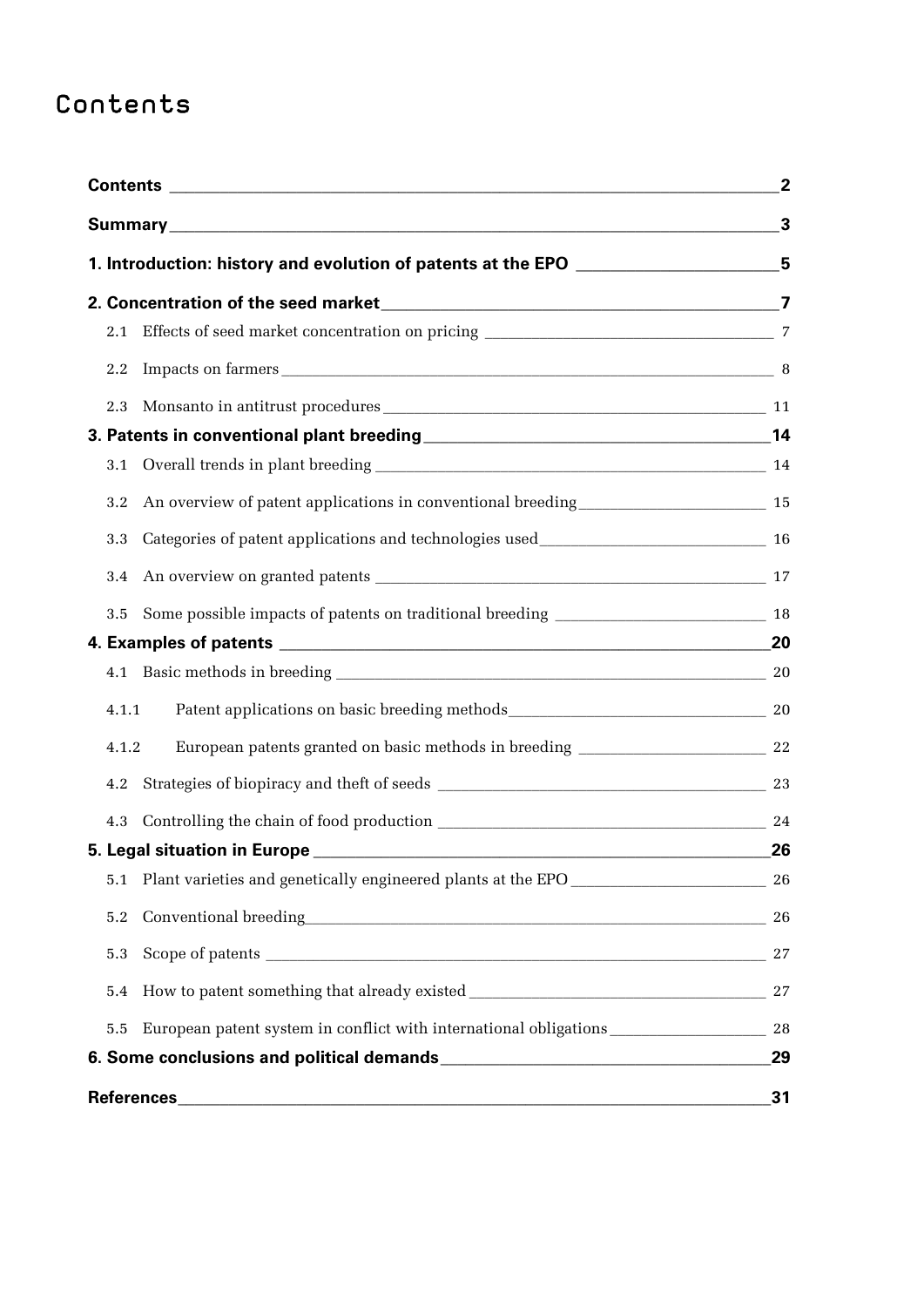### Summary

This report was written against the backdrop of a pending decision at the European Patent Office (EPO) that will have a major impact on the international market for seeds and food, and, consequently, on global food security. The pending decision will encompass two patents: one patent claiming plants, seeds and the edible parts of broccoli (**EP 1069819**, named *'the patent on broccoli'* in this report); and the other involving tomatoes with reduced water content (**EP 1211926**, named *'the patent on wrinkled tomatoes'* in this report). The most important issue in these two cases is that both plants are derived from conventional breeding and, until now, conventional breeding has been exempted from patentability by the wording of the European Patent Convention (EPC). It is expected that the EPO's Enlarged Board of Appeal, the highest tribunal at the EPO, will take a decision on these cases (registered as G2/07 and G1/08, respectively) in 2009. The decision will set precedent on whether patents can be granted on conventional breeding processes involving plants and animals in Europe or not.

Under European patent law (EPC) there is an exemption for "essentially biological processes for the production of plants or animals" (Art. 53b, EPC). The pending decision will likely interpret this prohibition, thereby having farreaching impacts on the patentability of processes in conventional breeding. It will be the first time that a patent office will deal with this specific question in detail.

To illustrate the severe consequences created by excessive seed patenting this report will describe the situation of farmers in the United States, where patents on seeds have been allowed for several decades. One can observe that in the United States a single company, Monsanto, has gained a dominant market position in genetically engineered (GE) seeds. In turn, the freedom to patent seeds combined with the high concentration of seed patents in one company has led to harmful results, such as the increase of seed prices and decrease of seed choices for farmers.

This report will also present the results of new, detailed research on patents in the field of conventional breeding. The patents researched

for this report are either pending as applications or have been granted at the EPO. The number of patent application in the field of conventional breeding has been steadily increasing for years. Currently, about 500 patent applications involving conventional breeding methods nearly 25% of all patent applications on plants and seeds filed in 2008—are pending at the EPO. In the years 2000 to 2002 this figure was below 5%. It is expected that the recent growth of these kinds of patents represents a trend that will continue to gain importance in the next few years.

These figures reflect an actual shift in plant breeding trends driven by recent successes in conventional breeding with traits such as yield and resistance against environmental stress and pests. These successes have shown that traditional breeding is generally superior to genetic engineering for improving more complex genetic characteristics in plants. This development is highly relevant for companies such as Monsanto, Dupont and Syngenta, the main drivers in genetically engineered seeds. These companies have access to a broad range of high quality genetic material that was owned by the seed companies that they acquired within the last few years. Considering the successes in conventional breeding and a trend shift toward traditional breeding these companies are highly interested in extending their patent monopolies into this area. So they have started "inventing inventions" in the area of traditional breeding by claiming that the use of trivial technical tools in breeding should be sufficient to turn the whole process of plant breeding into a patent monopoly.

The supposed technical and "inventive" parts of the abovementioned patents involve a broad range of methods used in conventional breeding, such as marker assisted breeding, genetic fingerprinting, description of compounds (such as oil or protein), or assessment of plant qualities such as yield or pest resistance. In most cases the technical input required in these cases is relatively minor or even trivial and can hardly be seen as inventive. Nevertheless, more than 70 patents on conventional breeding have already been granted in Europe.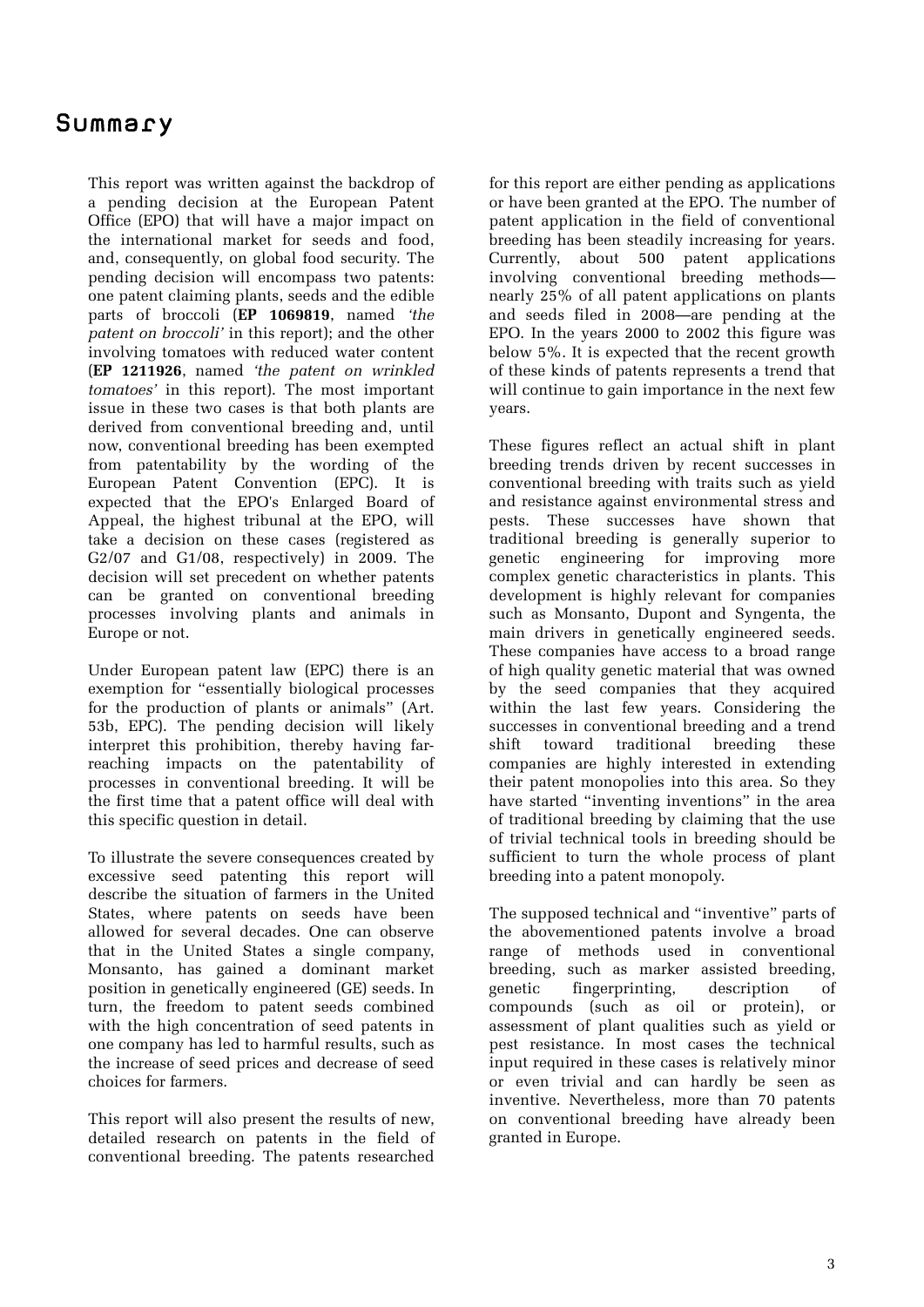The scope of the patents analysed for this report was not restricted to the use of specific technical processes, but also covered plant genetic resources, seeds, plants and even harvests and their use in food and biomass production. Further, because of the way many of these patents have been phrased, they can cover the use of the patented plants in later generations and after further crossings. And the patents also have the potential to accumulate within seeds after further crossings.

The strategy behind these patents is evident in several respects. For one, competitors are hampered by legal uncertainty for the time during which a patent is pending. Then, as soon as the patent is granted, access to technology and resources can be denied. Thus, a patent application may thwart competitors while it is in process and then, if granted, can deny competitors access to technology.

In addition, in some cases companies have been known to combine seeds derived from conventional breeding with patented GE traits (like herbicide resistance) to assure that they can raise an additional technology fee and hamper the choice between GE and traditional seeds.

Many of the patents analyzed for this report are of specially high relevance to developing countries and centres of biological diversity. Methods like marker assisted breeding, genetic fingerprinting, or the description of specific compounds can be applied to systematically screen for the most interesting regional and local varieties and can then be used as a tool for large-scale biopiracy.

In sum, the report shows a threatening scenario. It describes the potential takeover of plants' genetic resources by international companies, which would then be able to control access to the most important resources for conventional breeding and the whole food chain. Seeds, plants and food patents granted on a grand scale could significantly impact food prices and availability, and could become an additional

factor contributing to upcoming global food<br>crises. Furthermore. because small-scale  $crises.$  Furthermore. producers in developing countries rely on the right to save seeds from their harvest and to exchange them with other communities, the freedom to do this is crucial for the future of food security.

In order to halt these threatening developments it is not enough to wait for patent offices to reject single patent applications or to file more individual oppositions in this field. What is needed most is a clear legal ruling that exempts seeds and farm animals from patent protection. The pending decision at the EPO could become the starting point for a new approach on this issue if the EPO denies *'the patent on broccoli' and 'the patent on wrinkled tomatoes'.*

**A patent** is the exclusive right to commercially exploit a new invention for a limited period of time. Patents on plants, animals and genes give companies significant control over food production. This temporary monopoly grants companies the exclusive right to sell the seeds and allows them to charge higher prices for the seeds. As applied in most countries patents prohibit farmers from saving seeds from their own harvest; so they must either buy new seeds each year or pay for a license to use patented seeds they have saved. Other companies and plant breeders who want to conduct research on the patented material must generally apply for permission from the patent holder. Patents are an important tool for the big actors in the seed market because only they can afford to apply for a patent and also have the resources to then enforce it. Moreover, patents exacerbate genetic erosion as they promote monoculture by hindering the development of new seed varieties. In sum, the possible, longterm consequences of patents are control of the whole food chain by a few companies and establishment of unsustainable agriculture through monoculture and other factors.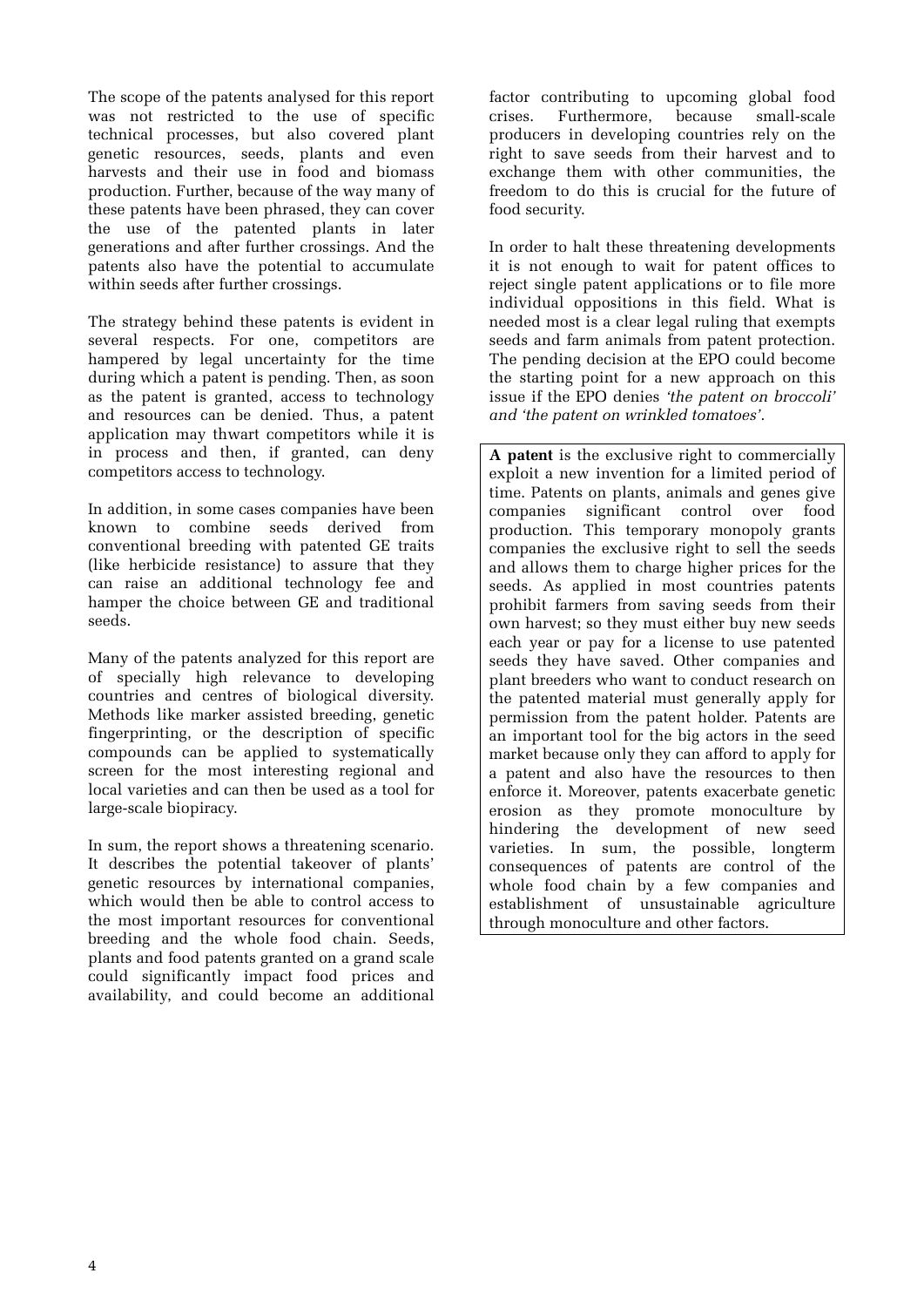### 1. Introduction: history and evolution of patents at the EPO

In 2007, the EPO celebrated its 30th anniversary and proudly presented itself as one of the largest patent offices in the world. At the same time, however, alarm bells rang out loudly for the future. The EPO was and is caught in a situation that has been described by several observers as a "patent bubble". It is faced with the enormous burden of deciding on hundreds of thousands of pending patent applications, but within this steadily rising number of patent applications there is a remarkable erosion of inventiveness.

In light of this situation, the EPO addressed the public around the time of its anniversary with a clear message: it would have to undergo substantial changes to fulfil its function and gain the legitimacy necessary for its future work. To our knowledge, this was the first time that a patent office in the industrialised world openly admitted that there is an emerging crisis in the system.

The patent system was created to foster innovation and new inventions by rendering limited monopolies for their commercial utilisation. Through time the system has become distorted by an increase in patent applications that do not present true inventions but instead aim to obtain patent thickets, enabling patent holders to control markets and hamper competition. The general situation is very often described as patent inflation, with hundreds of thousands of applications pending in a backlog and steadily eroding standards of inventiveness. In a report titled "Scenarios for the Future" (EPO, 2007) the office described some problems with the current patent system:

> "The growing use of patents and intellectual property has led to blockages throughout the system .... There are many questions being asked about today's patent system, but one of the key questions we identified was whether it is and can remain 'fit for purpose' by supporting innovation for the benefit of society at large in a postindustrial era. If not, its legitimacy may be open to question."

There are interest groups that are pushing

heavily for the lowering of patent standards and the expansion of areas where patents should be granted. The authors of "Scenarios for the Future" warn that if these groups prevail in the next 20 years the patent system could be "collapsing under its own weight". As the president of the EPO Patent Office has announced, the strategy of "raising the bar" (meaning creating higher standards of inventiveness)<sup>1</sup> might be an approach that could be taken to counteract current developments. Most recently, in 2008, for the first time in its history the EPO reported a refusal rate of over 50 % of pending patent applications. This indicates that the EPO is trying to follow the strategy announced by the president in moving toward patent quality.

The issue of the patentability of plants, animals, and processes for breeding is highly relevant here. Since 2007 and 2008, respectively, two precedent setting cases are pending at the Enlarged Board of Appeal--the cases of *'the patent on broccoli'* (registered as G2/07) and *'the patent on wrinkled tomatoes'* (registered as G1/08). The decision reached in these two cases will be decisive for the erosion of standards in patentability as they relate to conventional breeding in plants and animals.<sup>3</sup>

This report will show that companies are prepared for a global rush on patents in the area of traditional, conventional breeding; however, allowing the types of patents analysed in this report (i.e. patents on conventional breeding and related seeds, plants and derived products) would call into question the legitimacy of the patent system by contributing to the problem of erosion in inventiveness. Furthermore, it would create a global threat to the future of food production by contributing to the market

1

<sup>1</sup> http://www.epo.org/aboutus/events/archive/2008/epf2008/forum-1/details2/closing.html

 $\overline{2}$  http://www.ip-watch.org/weblog/2009/03/21/europeanpatent-office-patent-applications-slow-as-rejectionsrise/

<sup>3</sup> More information at www.no-patents-on-seeds.org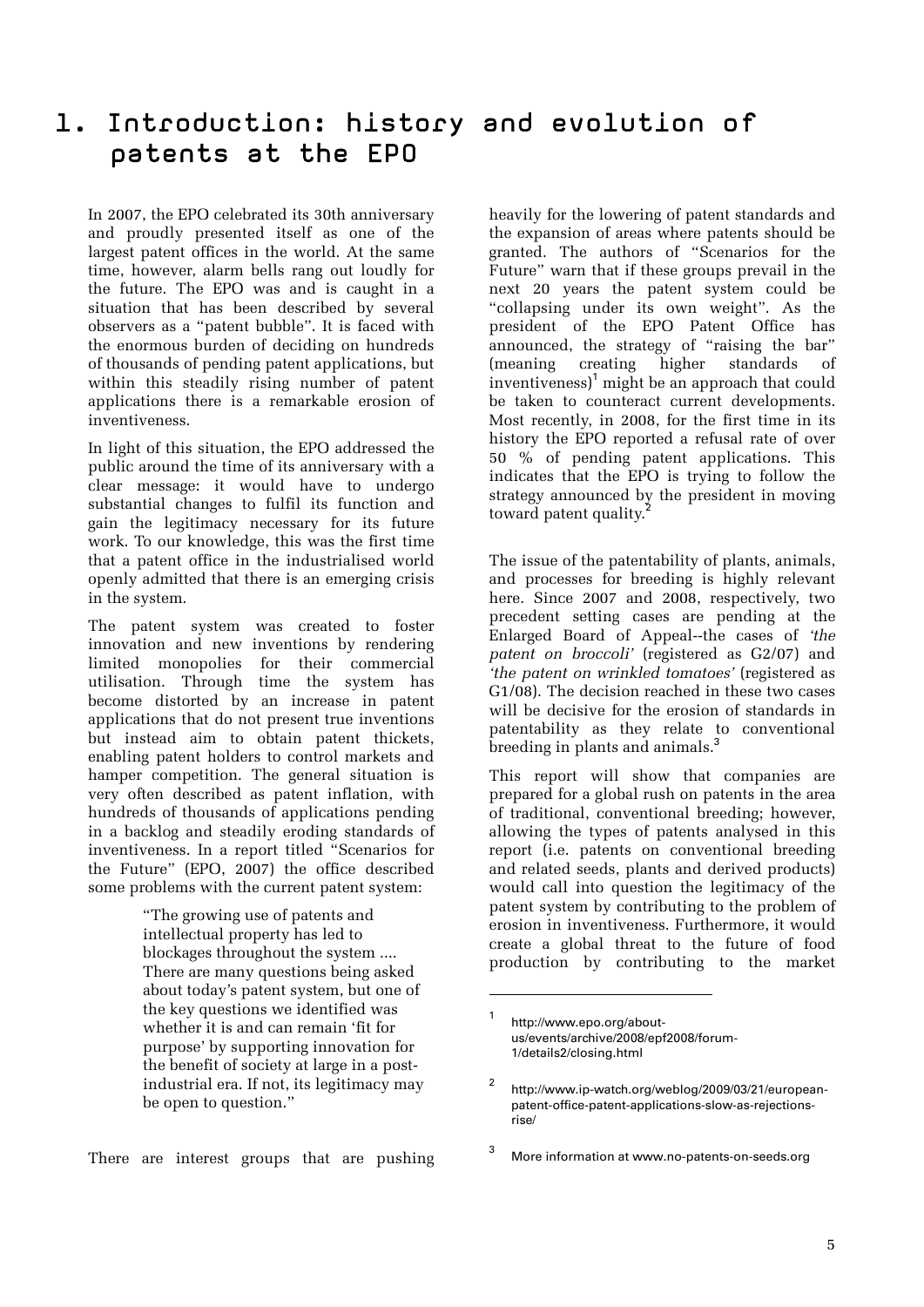concentration of seed companies, hampering innovation, leading to increases in seed prices and decreases in choices for farmers, and hindering the ability of farmers to exchange seeds and save seeds.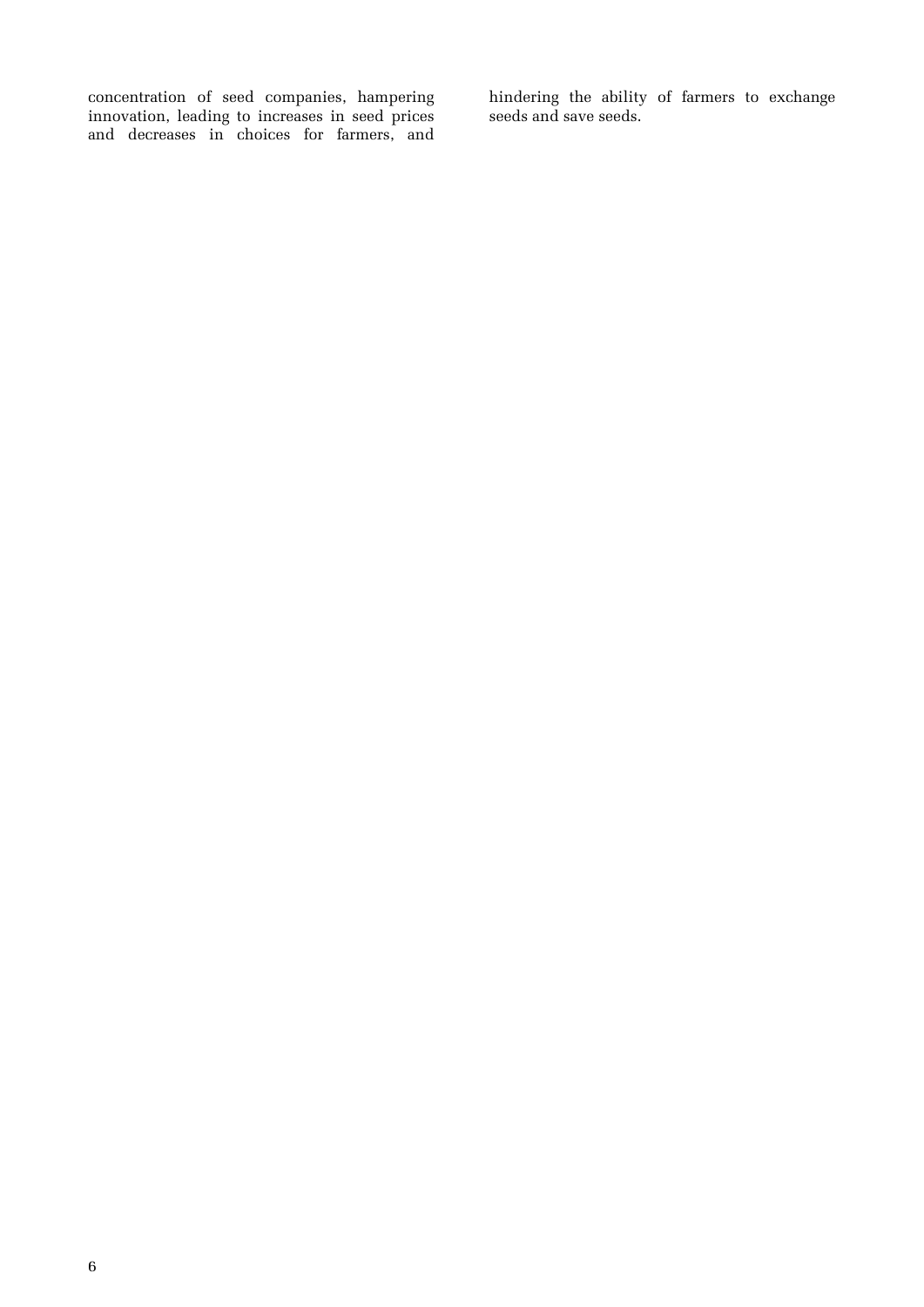## 2. Concentration of the seed market

The seed market has been undergoing a permanent process of concentration and restructuring for several decades. According to the expert group  $ETC<sup>4</sup>$ , just ten companies control two thirds of global seed sales.<sup>5</sup> The process of concentration has not only led to the takeover of big seed companies, such as Pioneer, DeKalb, Advanta and Seminis, by other large companies, but has also caused many smaller companies to simply disappear. The following subsections will discuss the consequences of the concentration of seed businesses into less and less hands, among these consequences are increases in seed prices, decreases in choices for farmers, and antitrust actions.

#### **2.1 Effects of seed market concentration on pricing**

Those companies that are the biggest players in seed markets have undergone drastic changes in recent years; and, consequently, the prices in

and volume of seed markets have been influenced by their transformation. When we compare the figures on the total volume of the global seed market given by Rabobank in 1996, U.S. Department of Agriculture (USDA) in 2004 (Fernandez-Cornejo, 2004) and Kock (affiliated with Syngenta) in 2006, it becomes apparent that the volume of *commercially traded* seed has enlarged substantially through time, while the *overall volume* (which is not precisely defined by these authors) has shown slower growth. While the overall seed market volume increased from 45 billion U.S. dollars (Rabobank, 1996) to \$50 billion (Kock, 2006), commercially traded (purchased) seed doubled from \$15 billion in 1996 (Rabobank) to 25 billion in 2004 (Fernandez-Cornejo) and 30 billion in 2006 (Kock, 2006). This data indicates that farmers' reuse and free exchange of seeds has fallen substantially in the last few decades $<sup>6</sup>$ </sup>

Graph 1: Volume of international seed market



1

www.etcgroup.org/

5

 $\overline{a}$  $\overline{A}$ 

> http://www.etcgroup.org/en/materials/publication s.html?pub\_id=706

<sup>6</sup> It is unclear if Kock, 2006, Fernandez-Cornejo 2004, and Rabobank 1996 really used the same criteria but the authors are nevertheless convinced that these figures represent a real trend.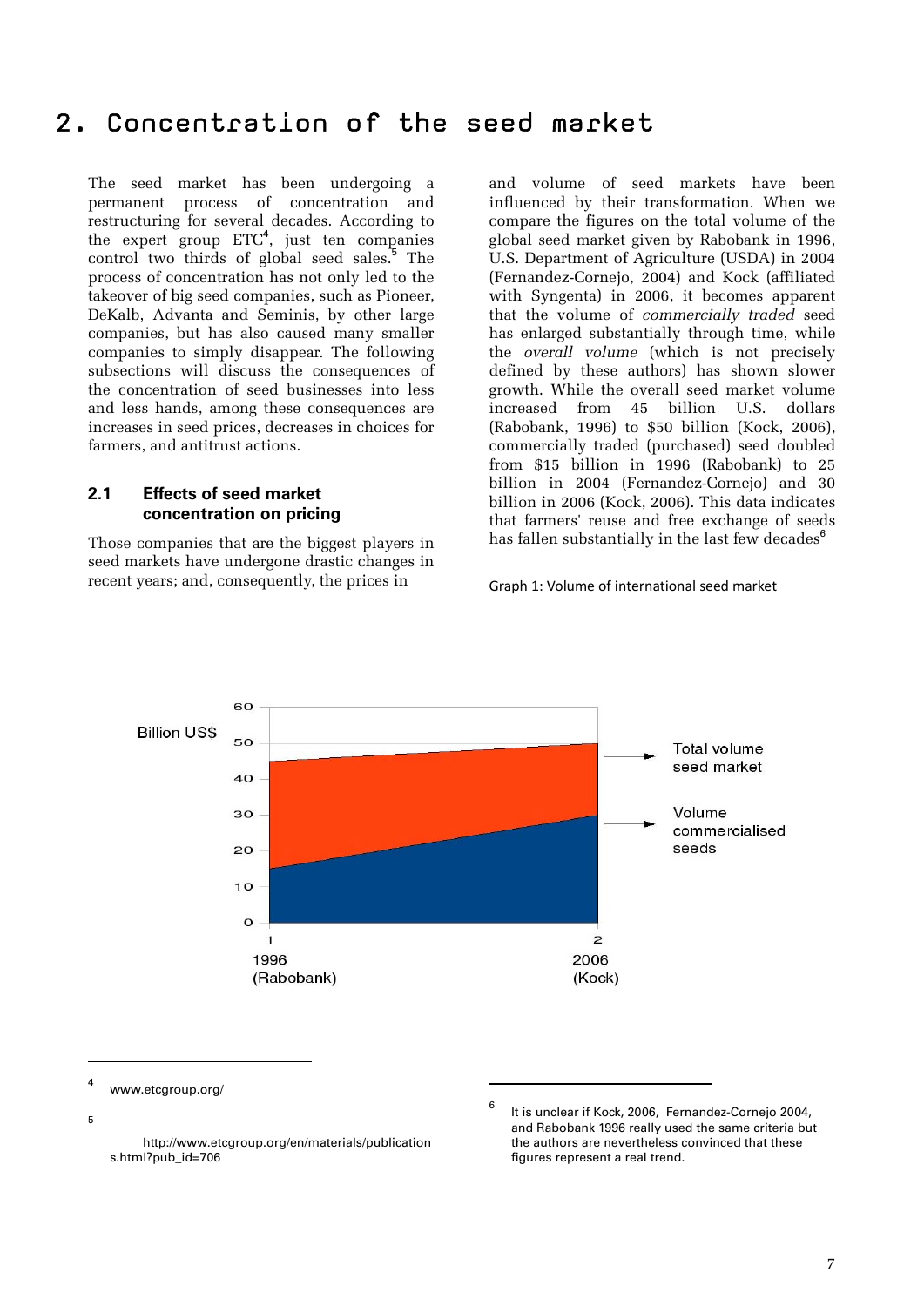When looking at recent figures on the development of seed prices in the United States, one can see that drastic changes have occurred since 1996 and 1997, with seed prices rising, especially in seeds where genetically engineered varieties entered the market, such as cotton, corn and soy. For example, the price for soy and corn seeds more or less doubled between 1996 (when GE seeds were introduced) and 2007. In comparison the prices of seeds for wheat and rice (for which genetically engineered seeds are not prevalent) were increasing much more slowly during that time period of time. Graph 2 shows selected seed prices from 1975 to 2007 for wheat, soy and maize taken from official USDA figures. 7



Graph 2: Comparison of prices for seeds in soy, maize and wheat (U.S. dollars, per planted acre), United States, 1975‐2007. Source: USDA Economic Research Service (graph adopted from Then & Lorch, 2009)

Notably, in the period of time when seed prices for these crops increased dramatically, yields from these crop species did not increase proportionally. While all three crops showed similar developments related to yield, there was an increasing gap between slowly growing yields and much faster increasing prices in those species where GE varieties were introduced. This becomes evident when comparing developments in maize, soy, cotton, rice and wheat, as illustrated in Graph 3.



Graph 3: Correlation between prices of seeds and yield, United States, from 1975‐2007, transformed by multiplication factors (factor 2 = 100 % increase). Source: USDA, Economic Research Service (graph adopted from Then & Lorch, 2009)

Further, the proportion between costs for seed and total operating costs is much better in wheat and rice, where GE seeds are not prevalent, compared to cotton, maize and soy, where GE seeds are prevalent. While in the United States price for seed is responsible for about 10 % of the total operating (year 2007) costs in wheat and rice, it is about 17% in cotton,  $21\%$  in maize, and  $37\%$  in soy. This effect is not caused by sinking in overall operation costs in genetically engineered seeds, as operating costs are also steadily increasing. (Since 1990 the costs for chemicals only went down for soy beans, but this economic effect was much smaller than the one caused by rising costs for soy seeds.) On the contrary, the high cost of seeds for crops where GE seeds are prevalent is attributable to the high cost of the seeds themselves—seeds that do not provide yields proportionate to their higher costs.

In sum, this data shows that in the newly concentrated seed market farmers are less and less able to rely on the reuse and free exchange of seeds and must pay ever increasing prices for seeds that do not provide proportionally higher yields in crops where GE seeds are prevalent.

#### **2.2 Impacts on farmers**

This section will look at the impacts that patents on seeds and related products are having on farmers, specially farmers in the United States, where the issue of seed patents is specially widespread. It will analyze legal issues and cost issues confronted by farmers.

<sup>7</sup> United States Department of Agriculture (USDA) – Economic Research Service 2009, http://www.ers.usda.gov/Data/CostsAndReturns/testpic k.htm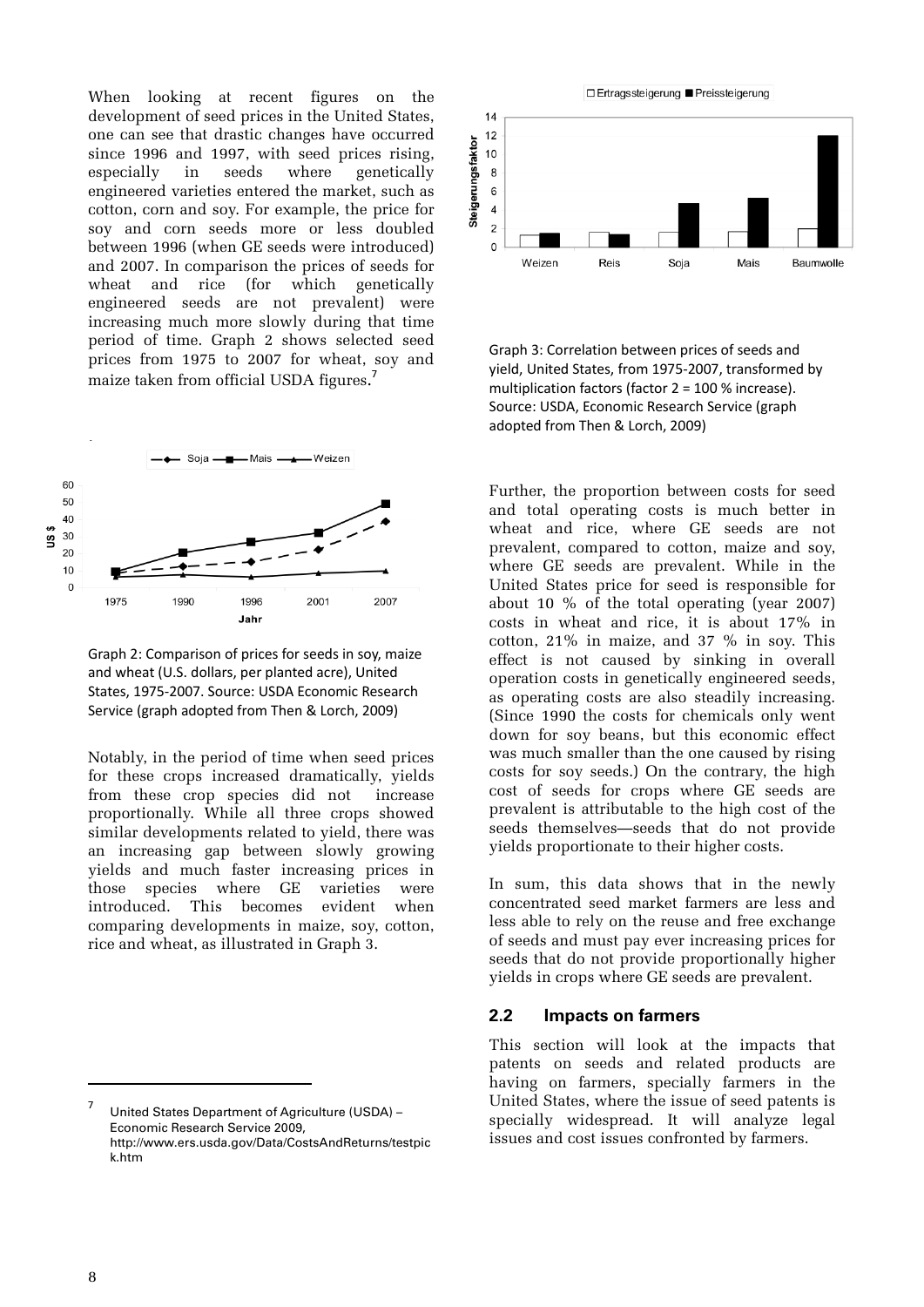Several reports show that in North America, where many GMOs are grown and patent law on seeds is enforced, the legal situation can become difficult for a farmer if a company starts suing for unauthorised use of seeds. A report from the Center for Food Safety in the United States documents over 100 cases in which farmers were accused of infringing the patent rights of the Monsanto seed company (Center for Food Safety, 2005).<sup>8</sup> A very well known case is that of Percy Schmeiser, a case that was taken to court in Canada after Mr. Schmeiser was accused of illegally using Monsanto's seeds.<sup>9</sup>

Farmers in the United States are not only concerned with direct legal conflicts with patent holders, due to the introduction of genetically engineered seeds by a single company (Monsanto) with a dominant market position, the more generalised problem of exclusive seed monopolies has surfaced.

In addition to legal issues, farmers are facing soaring seed prices and a reduction in choice of products. Although seed prices are not yet among the most important economic factors for farmers in the United States, it appears that they are about to become a bigger issue. For instance, in 2008, when Monsanto announced a new round of higher prices in maize, farmers voiced complaints about high seed prices.<sup>10</sup> <sup>11</sup> Although

the company pushed up prices with the promise of higher yields and new technological features,<sup>12</sup> experts are concerned that the increase in seed prices has nothing to do with higher yields, but is instead a product of the high concentration of seed companies and resulting lack of competition in the U.S. seed market. This market does not provide sufficient choice for the farmers and in a sense forces them to purchase seeds at increasing prices.

In response to this problem, the Organization for Competitive Markets  $(OCM)^{13}$  is running an initiative to increase choice in the seed market by holding Monsanto responsible for abusing its number one position in the seed business. According to OCM's figures, Monsanto maintains an extremely strong position, especially in genetically engineered seeds (see Graph 4).

Graph 4: Percentage of Monsanto's transgenic traits in cotton, maize (corn) and soy. Source: http://www.competitivemarkets.com



1

8 http://www.vanityfair.com/politics/features/ 2008/05/monsanto200805?printable=true &currentPage=all

9 www.percyschmeiser.com

 $\overline{a}$ 

- 10 http://www.dtnprogressivefarmer.com/ dtnag/common/link.do?symbolicName=/ag/blogs/ template1&blogHandle=business&blogEntryId=8a82c0 bc1ae0f224011ae9296a9e005f
- 11 http://www.competitivemarkets.com/ index.php?option=com\_content&task=view&id=265&It emid=80
- <sup>12</sup> A speaker for Monsanto was quoted in an article about the ongoing increase in prices for corn seeds: "We believe that through breeding and biotechnology, we can double corn yields by 2030." http://farmindustrynews.com/seed/0904\_seed\_universit y\_prices/

13 http://www.competitivemarkets.com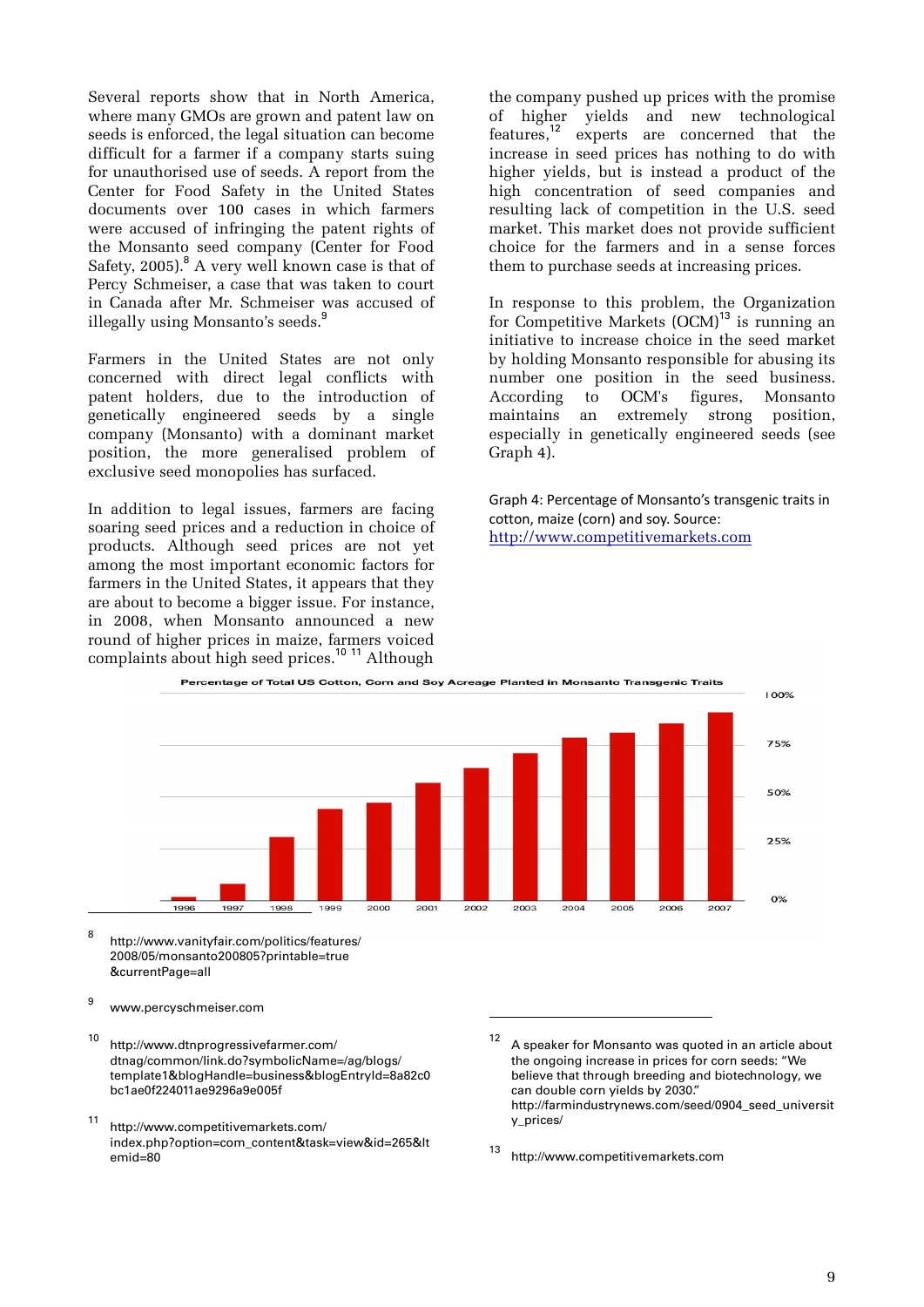OCM is advocating for fair seed prices:

 "Monsanto's market power is driving up seed prices and increasing economic risk to farmers. There is no competitive restraint to this price hike. This market power has been quietly accruing over several years and has now begun materially impacting price. The lack of competition and innovation in the marketplace has reduced farmers' choices and enabled Monsanto to raise prices unencumbered."

Indeed some quotes by a speaker from Monsanto (also cited above)<sup>14</sup> indicate that the company simply tries to find out how far it can raise prices in relation to farm income and sets prices accordingly:

> "We are measured on the value of the product we provide to the farm," the Monsanto speaker said. "Even at a 30 to 40% price increase, we're still the most profitable return on investment."

This analysis of the market only makes sense where there is no competition in the market that allows farmers real choices when comparing products of similar quality and price. Of course, this type of true competition is not in the interest of seed producers in the United States. In the same article<sup>15</sup> an expert from the Purdue University is quoted:

> "If such increases are in the future, producers don't really have any options. . . . If everyone raises seed prices, the only option is to not plant corn. So you pay and plant, or stop producing corn."

Farmers are squeezed in this situation; as their revenue from investments rises, the seed company increases the size of its portion of the pie. As BASF is quoted as saying back in 1998:

> "Farmers will be given just enough to keep them interested in growing the crops, but no more. And GM companies and food processors will say very clearly

how they want the growers to grow the  $\text{cross.}^{\prime\prime 16}$ 

According to Wolf (2009) the prices paid in Europe for seeds of Bt maize differ from region to region and are correlated with the likelihood of damage caused by the corn borer. This is a further indication that seed companies are fixing prices without any pressure from market competition. There are also reports from the United States showing similar results. For example, in 2008 a farm magazine reported on research involving 38,000 farms in 48 states:<sup>1</sup>

> "The . . . researchers found that depending on your state, there is an automatic premium added, except for Kentucky. 'Ordered from high to low premium, these states are: Nebraska (\$7.50), Iowa (\$7.00), Kansas (\$6.86), Missouri (\$6.31), Illinois (\$5.96), Minnesota (\$5.24), Colorado (\$5.01), South Dakota (\$4.75), Pennsylvania (\$3.93), and Indiana (\$3.70). This shows that the main corn-producing states in the Corn Belt charge more for corn seeds (e.g., Illinois or Iowa). It suggests that seed companies do price discriminate across regions.' "

According to this article, prices for seeds are also higher if stacked genes (which means that several gene constructs are combined in the plants) are introduced into the crops. The more artificial genes are inserted, the higher the revenue that can be expected for the company. This leads to a situation in which the company tries to sell plants with as many artificial genes as possible to increase its revenue.<sup>18</sup> In 2009 it is expected that more than 75% of maize seeds will be triple-stacked in the United States.<sup>1</sup> Herbicide tolerance will be combined with

1

<sup>14</sup> http://farmindustrynews.com/seed/ 0904\_seed\_university\_prices/

<sup>15</sup> http://farmindustrynews.com/seed/ 0904\_seed\_university\_prices/

<sup>&</sup>lt;sup>16</sup> Friedrich Vogel, head of BASF's crop protection business, Farmers Weekly, 6 November 1998 (the authors were not able to verify this quote).

<sup>17</sup> http://www.farmgate.uiuc.edu/archive/ 2008/09/what\_are\_you\_pa.html

<sup>18</sup> http://www.farmgate.uiuc.edu/archive/ 2008/09/what\_are\_you\_pa.html

<sup>19</sup> http://www.dtnprogressivefarmer.com/dtnag/ common/link.do?symbolicName=/ag/blogs/ template1&blogHandle=business &blogEntryId=8a82c0bc1ae0f224011ae9296a9e005f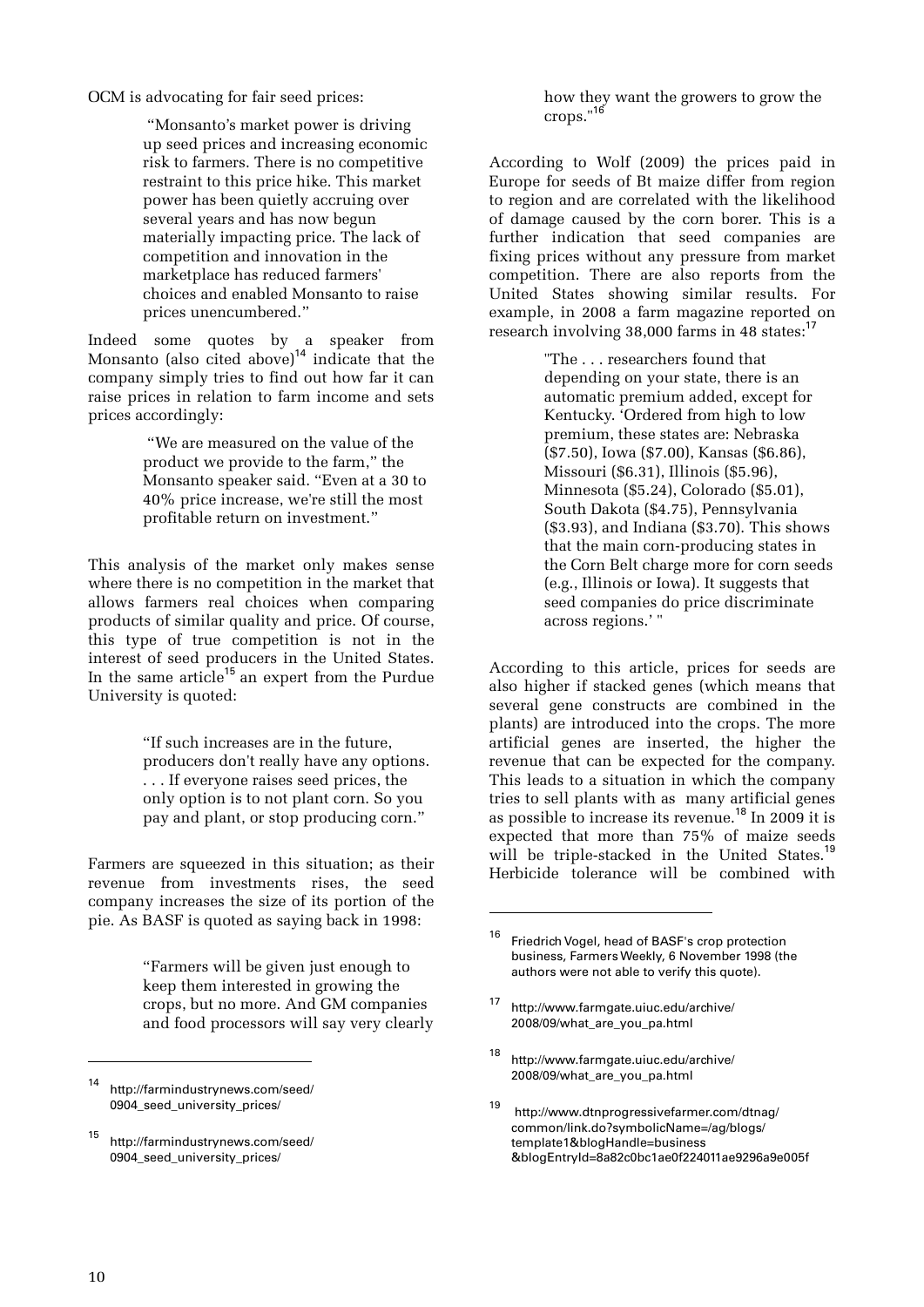insect resistance above and below the soil. Since the expected revenue for triple stacked seeds is higher than for single traits, the company has no interest in offering alternatives with fewer traits, even if some farmers do not have a need for triple-stacked varieties. As an expert at OCM's website writes:<sup>20</sup>

> "I'd love to see a study of farmers purchasing varieties with triple-stacked traits that questioned if they bought them from need, or because their single and even double-stack traits are no longer available. The truth is: Monsanto doesn't even want competition from its own trait packages. RoundUp Ready resistance is all that you what you want? Tough luck, they only license that trait to your dealer stacked with above and below ground pest protection as well. They see an opportunity to make more money selling you all the add-ons, and so are making it impossible for a farmer to just buy the single trait."

Compared to the situation in the United States, where there is precise data on rising prices and market concentration, the impact of patents in developing countries is poorly documented. Nevertheless, economical and legal developments regarding this issue receive much attention — for example, in discussions on a new seed bill in India<sup>21</sup> or where the patentability of regional varieties is concerned.<sup>22</sup> There is also concern in developing countries about the growing economical impact of multinationals in the area of agriculture, as expressed, for example, in notes made by the UN Committee on Economic, Social and Cultural Rights (in its fortieth session in April/May 2008) regarding the situation in India:

> "The Committee is deeply concerned that the extreme hardship being experienced by farmers has led to an increasing incidence of suicides by farmers over the past decade. The Committee is particularly concerned

 $\overline{a}$ 

that the extreme poverty among smallhold farmers caused by the lack of land, access to credit and adequate rural infrastructures, has been exacerbated by the introduction of genetically modified seeds by multinational corporations and the ensuing escalation of prices of seeds, fertilisers and pesticides, particularly in the cotton industry. "23

The implications of patented seeds on developing countries are also expressed by many experts in the field of patent law. For instance, the UK Commission on Intellectual Property Rights stated in its report in 2002:<sup>24</sup>

> "Because of the generally negative effects of patents in plant breeding, the UK Commission on Intellectual Property Rights explicitly advises developing countries to completely ban patents on plants and seeds."

In addition, Gary Toenniessen of the Rockefeller Foundation was quoted in Nature magazine in 2004 as saying:

> "If this trend isn't halted, some experts claim, tomorrow's supercrops may end up like many of today's medicines: priced out of the reach of much of the developing world's growing population. `We are headed down the same path that public-sector vaccine and drug research went down a couple of decades ago,´ says Gary Toenniessen, director of food security at the Rockefeller Foundation in New York."<sup>25</sup>

#### **2.3 Monsanto in antitrust procedures**

Given the situation in the United States, it is not surprising that several antitrust actions have been filed against seed businesses in that country.

1

<sup>20</sup> http://www.competitivemarkets.com/ index.php?option=com\_content&task=view &id=265&Itemid=80

<sup>21</sup> www.genecampaign.org/Publication/ Article/seed\_bill/Seeds%20Bill-%20JPC-19.pdf

<sup>22</sup> http://www.navdanya.org/articles/articles27.htm

<sup>23</sup> http://www2.ohchr.org/english/bodies/ cescr/docs/co/E.C.12.IND.CO.5.doc

<sup>&</sup>lt;sup>24</sup> UK Commission on Intellectual Property Rights, 2002, Integrating Intellectual Property Rights and Development Policy, http://www.iprcommission.org

<sup>&</sup>lt;sup>25</sup> Knight, J., 2003, Crop improvement: A dying breed, Nature 421: 568-570, Feb 6, 2003.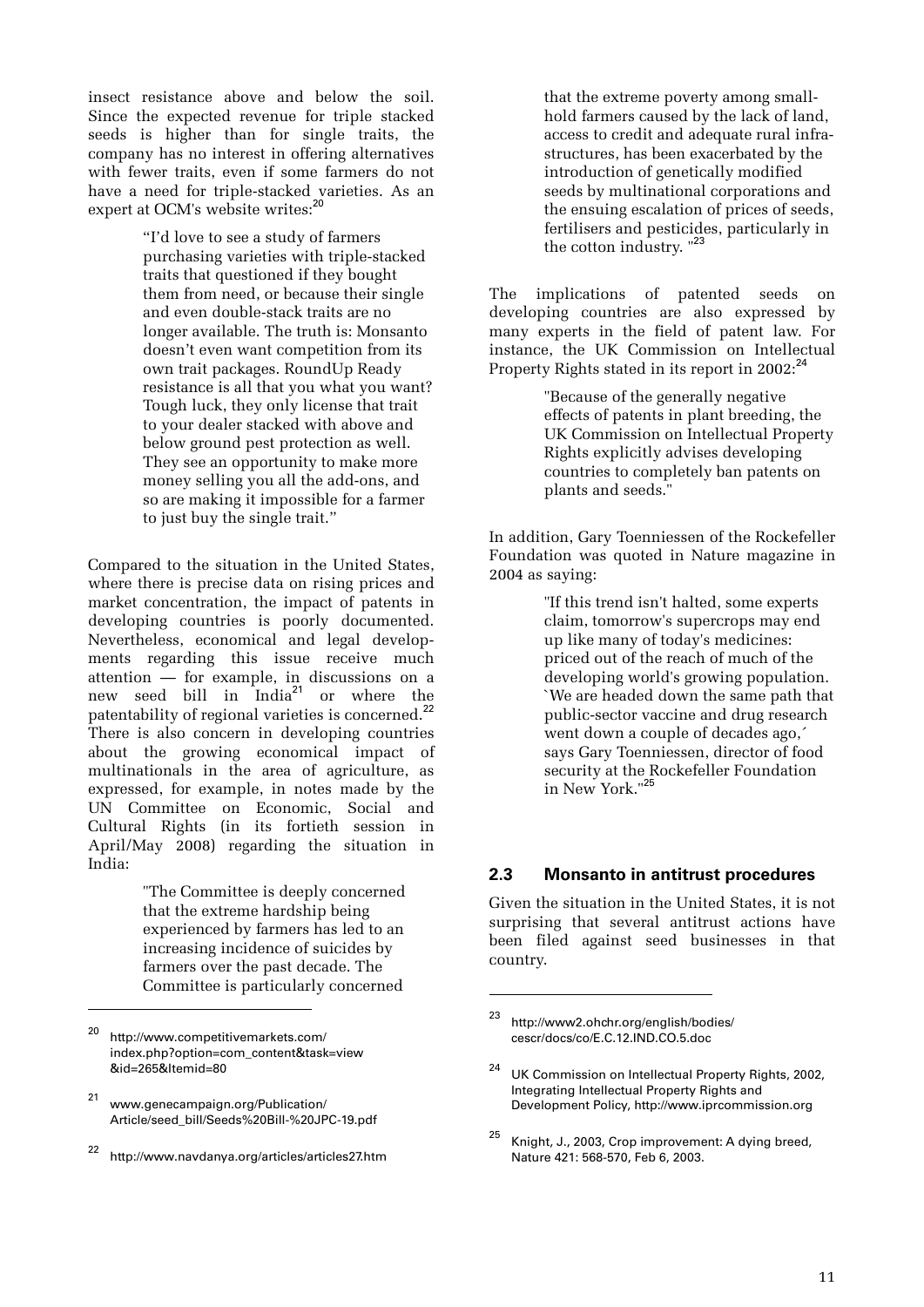One of the most recent cases was filed against Monsanto in October 2008 by a company from Texas named Texas Grain Storage (Case 5:07-cv-00673-OLG, in Texas Western District Court).26 Its complaint combines the issue of seed monopolies with the pricing of pesticides. It is a highly interesting case because Texas Grain Storage has worked with Monsanto in the past. It sold Monsanto's herbicide glyphosate (brand name Roundup), so it is familiar with how Monsanto operates to achieve and keep its dominant market position. For Monsanto the herbicide glyphosate is a key blockbuster; sales of this product were greater than two billion dollars in 2006 (Monsanto's total sales in 2006 were more than seven billion dollars). According to the complaint, Monsanto's share of the U.S. market for glyphosate was about 60- 80%, even years after the patent expired. Monsanto is alleged to have used its dominant, monopoly power in an unlawful way. According to the complaint, in 1996 the company developed a "Monsanto Maize Protection Business Plan" providing:

> "Patents for Roundup Ready genes have been issued. Using these patents and agreements with maize seed companies, Monsanto can prevent the use of any other glyphosate product (...)." (page 19 of the complaint)

The complaint explains that Monsanto's strategy for securing the market and hampering competition operated on several levels through contracts and agreements with other companies (which include the possibility that other companies could buy Monsanto's original Roundup Ready product and resell it under their own brand names) and patents on genes and seeds to block access to technology and genetic material. These factors then got bundled in its contracts with customers. As the text of the complaint explains:

> "In other words, if seed companies do not sufficiently support the maintenance of Monsanto's market share in the markets for glyphosate-tolerant seedtraits, then Monsanto will penalize them. By financially bundling its pestresistant seed-traits with its glyphosate-

tolerant traits, Monsanto has used its monopoly power in pest-resistant and herbicide-tolerant traits to exclude competition in the relevant herbicide market, and obtain and maintain monopoly power in that market." (page 21 of the complaint)

This strategy was supported on a further level: Monsanto blocked innovation and breeding at competing companies. For example, when Monsanto's market rival Dupont tried to develop its own herbicide resistant seeds through conventional breeding in collaboration with Asgrow, a soybean seed company, Monsanto not only bought Asgrow but (according to the complaint by Texas Grain Storage), it forced Asgrow to breach existing contracts with Dupont, thus preventing the company from developing its own products. Thus, gradually and through reliance on several methods, Monsanto was successful in establishing a network of dependencies, licenses, ownerships and penalties, which tied consumers to its product.

Texas Grain Storage's complaint is not the only antitrust action currently under way against Monsanto. The American Corn Growers have also filed a case in U.S. Federal Court.<sup>27</sup> And in the past there have been similar attempts to start antitrust procedures against Monsanto. In 2000, for example, an initiative was started by the National Family Farm Coalition.<sup>28</sup> Rival companies in the seed business, such as Syngenta, have also alleged in the past that Monsanto violated competition standards, but achieved a settlement that more less strengthened the market power of these agrochemical companies.<sup>29</sup> In sum, Monsanto's history for the past 20 years has been visited by legal cases with farmers, companies, and various other institutions in the United States.<sup>30</sup> These cases point to the company's strategy for

<u>.</u>

<sup>26</sup> http://www.competitivemarkets.com/ index.php?option=com\_docman&task=cat\_view&gid=2 7&Itemid=32

<sup>27</sup> http://www.acga.org/index.php? option=com\_content&task=view&id=40&Itemid=42

<sup>28</sup> http://www.corpwatch.org/article.php?id=574

<sup>29</sup> http://www.patentdocs.org/2008/05/monsanto-andsy.html

<sup>30</sup> http://www.nationalaglawcenter.org/ assets/caseindexes/biotechnology.html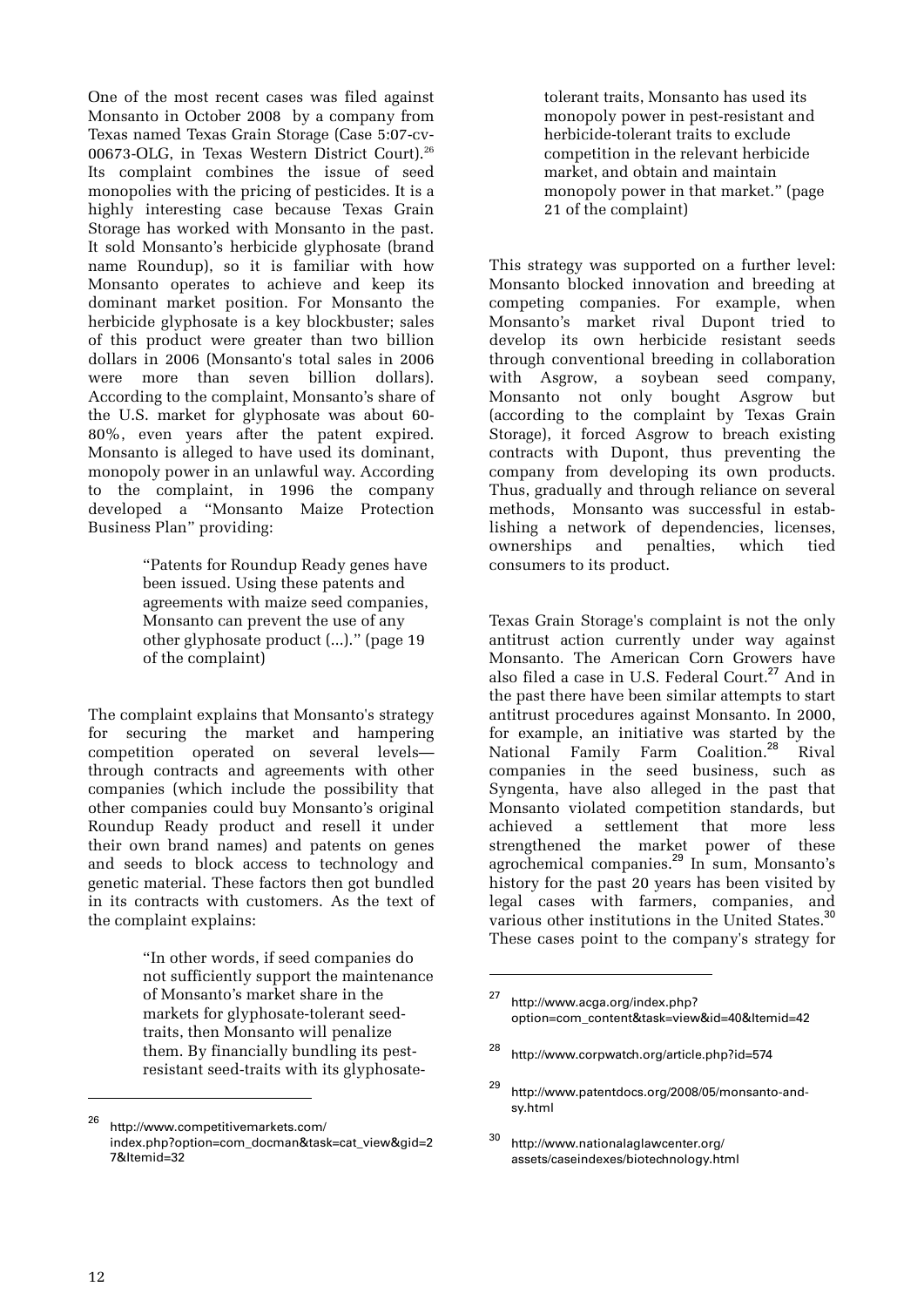dominating the pesticides and seeds markets in a way that has been detrimental to farmers and to healthy market competition.

The antitrust complaint filed by Texas Grain Storage and the abovementioned court cases show the general problems that arise when there is a highly concentrated seed market, when there are only a few (or one) dominant players, and when patents are widely used as a decisive tool in controlling access to genetic material. So far this situation, i.e. the situation of the United States, seems to be atypical for many regions of the world. There are specific reasons why in Europe, for instance, farmers do not now suffer such consequences due to seed patents. It is largely because so far these patents mainly concern genetically engineered seeds and GE crops are grown on a large scale in very few regions of Europe. But if seed patents are extended to conventional breeding processes, farmers will be affected by new seed monopolies in Europe as they have been in the United States, and this will not only be the case in Europe, but also throughout many parts of the world.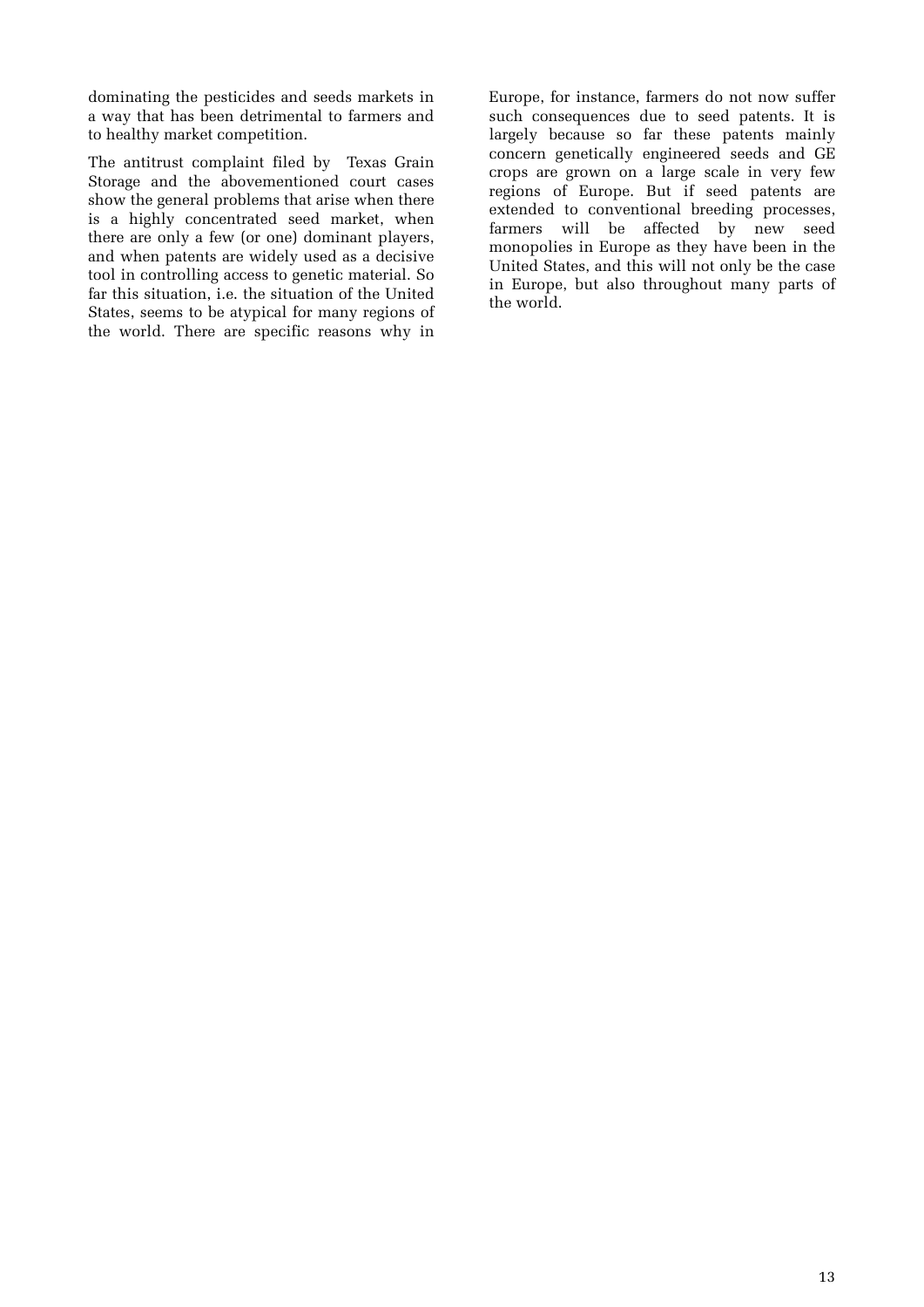This section analyses the current and impending situation regarding patents in conventional breeding. It examines how many and what kinds of patent applications are pending at the EPO and investigates the extent to which patents involving conventional breeding have already been granted in Europe. Then, this section goes on to discuss the potential impacts of the process of patenting conventional breeding. In section four the report provides more detailed examples of patents that have already been granted and in section five explains some of the legal background.

As was mentioned earlier in the report, the background to this report is a pending, precedent-setting decision at the EPO. For the first time in its history the EPO will issue a general decision on the patentability of processes for breeding conventional seeds and plants. The patent cases under discussion in this decision are *'the patent on broccoli'* (**EP1069819**) and *'the patent on wrinkled tomatoes'* (**EP1211926**), both derived from conventional breeding (the legal cases related to these patents are registered at the EPO as G2/07 and  $G1/08$ , respectively).<sup>31</sup>

In both cases some technical tools were used during the process of breeding, and in both cases the patent holders argue that these technical tools provide sufficient reason to turn the whole process of conventional breeding into an inventive process for the production of plants. Further, those claiming the patens also argue that the seeds, resulting plants, and edible parts of the plants should all be part of the patents. If these two patents are upheld at the EPO, the consequence will be that minor technical inputs in plant and animal breeding processes will be sufficient to allow companies to claim conventional seeds and animals as their intellectual property, as is already the case with genetically engineered seeds.

#### **3.1 Overall trends in plant breeding**

There has been an interesting trend in plant breeding in the last few years. Innovation has

been shifting from genetic engineering back to conventional methods supported by some technical tools. These tools include methods like marker assisted breeding (MAB), which are offering a more efficient approach to many goals in plant breeding when compared to methods used for genetically engineered seeds. Tools like marker assisted breeding, however, simply support conventional breeding to make it more efficient and do not require the same level of input as genetic engineering.

With these conventional plant breeding methods, existing biological diversity in plant genetic resources is screened for important genetic conditions, such as drought and pest tolerance. In most cases such seed qualities are not based on single DNA sequences but on complex genetic patterns and, thus, these qualities can normally be captured more effectively by using traditional breeding than by relying on genetic engineering. Conventional breeding has been making significant progress in relevant goals like yield and pest and stress resistance, some of the results are listed in an FAO report (2007).

These developments in conventional breeding are highly relevant for companies such as Monsanto, Dupont and Syngenta, the main drivers in GE seeds. These companies have access to a broad range of high quality genetic material owned by the seed companies that they bought within the last few years during the process of market concentration discussed above. Faced now with the new shift toward conventional breeding these companies are highly interested in extending patent monopolies to the area of conventional breeding.

In fact, companies such as Monsanto, Syngenta and Dupont are filing more and more patents on plants and seeds derived from conventional breeding. As our recent research for the *no patents on seeds* initiative shows, the number of patents claims on methods and products in conventional plant breeding has been steadily increasing and has now reached more than 500 in number. In 2008 nearly 25% of all patent applications at the EPO related to plants were directed at conventional breeding. Some years before, patent applications centred on conventional breeding processes had been the rare exception.

<sup>31</sup> For more details see: www.no-patents-on-seeds.org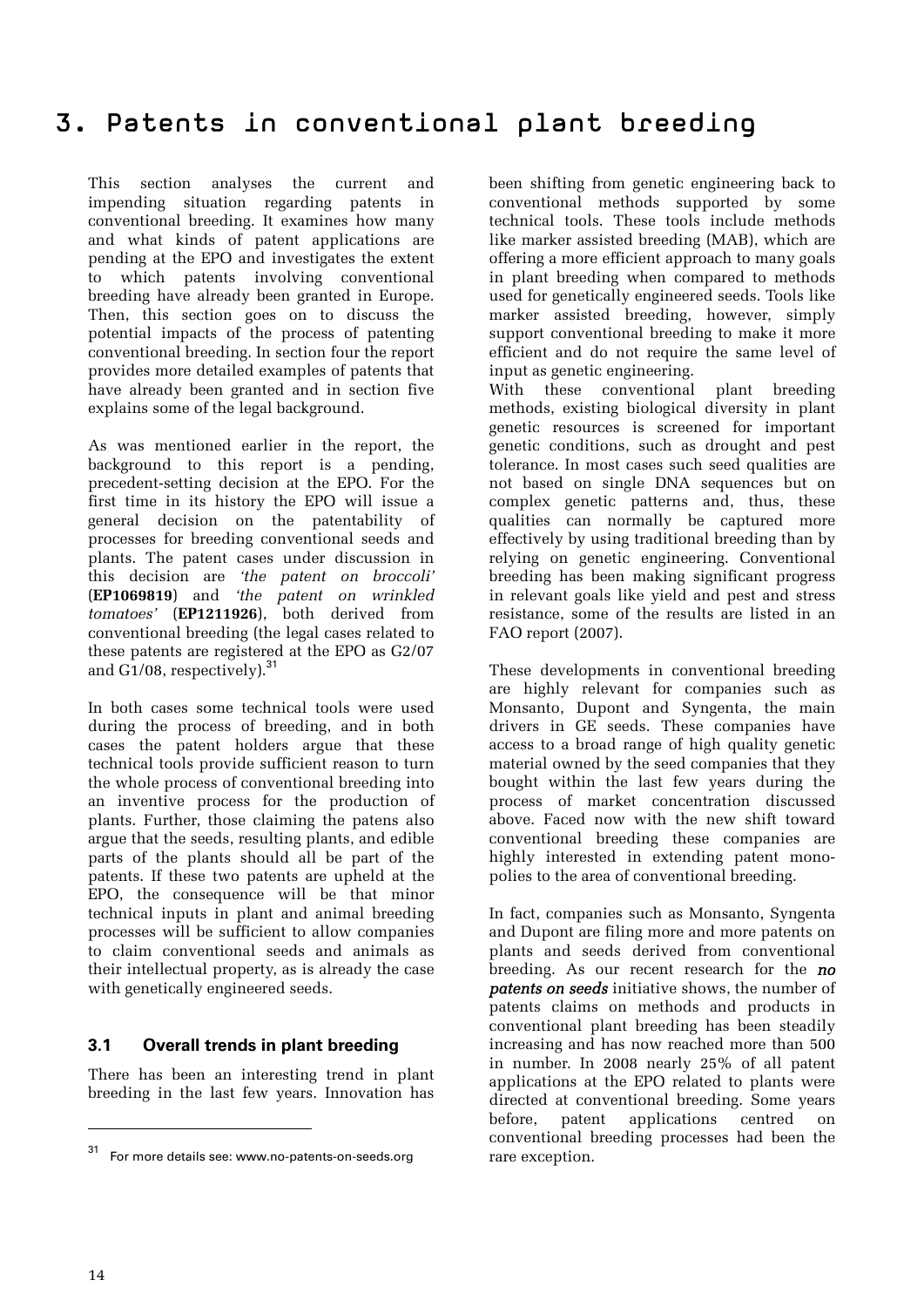At the same time, the number of patent applications in the field of genetic engineering has been decreasing for several years. Currently some patent applications reflect the technical limitations of genetic engineering in plants as compared to conventional breeding. By way of illustration, one can read this telling quote in Monsanto's patent application **WO 2004053055** (*'the patent on unintended effects'*):

> "Nonetheless, the frequency of success of enhancing the transgenic plant is low due to a number of factors including the low predictability of the effects of a specific gene on the plant's growth, development and environmental response, the low frequency of maize transformation, the lack of highly predictable control of the gene once introduced into the genome, and other undesirable effects of the transformation event and tissue culture process." (page 2)

Similar passages can be found in **WO 2007078286** (*'the patent on misexpressed genes'*) applied for by the U.S. company, Ceres, and in application **WO 2008076834** (*'the patent on speculative gene functions'*) made by the U.S. company, Agrinomics. Patent applications by Syngenta also follow this trend, thus applauding the methods of conventional breeding and at the same time calling into question the technical advantages of genetic engineering. Relevant statements can be found in some of the most recent patent applications, such as **WO 2008087185**, **WO 2008087208**, and **WO 2008087208**. For example in **WO 2008087208** (*'the patent on complex traits'*) it is stated:

> "Most phenotypic traits of interest are controlled by more than one genetic locus, each of which typically influences the given trait to a greater or lesser degree (...) Generally, the term "quantitative trait" has been used to describe a phenotype that exhibits continuous variability in expression and is the net result of multiple genetic loci presumably interacting with each other and/or with the environment." (page 1)

When reading these patent applications it becomes evident that there has been a shift in strategical approach in plant breeding (at least when it comes to more complex patterns in heritage). (This new approach is driven by companies like Syngenta, which, interestingly, have been trying for years to promote GE seeds.)

Graph 5 shows the number of patent applications and patents granted at the EPO in the field of seeds and plants (with and without genetic engineering). The reduction in number is mainly due to a decrease in patent applications in genetic engineering during a period when applications encompassing conventional breeding are increasing (see below, graph 6).



Graph 5: number of patent applications in plant breeding, 1980‐2008 (source: Espace Access Vol. 2009/001 and EP‐B Vol. 2009/00)

#### **3.2 An overview of patent applications in conventional breeding**

Our research found that the EPO has experienced an increase in patent applications involving conventional breeding in recent years. Almost all patent applications involving conventional breeding methods analysed for this report have been applied for via the World Intellectual Property Organisation in Geneva and then registered as pending at the EPO. The same applications will also be registered at many other patent offices around the world; therefore, these applications are not only relevant to Europe but to many parts of the world.

Graph 6 (below) shows the rise in patent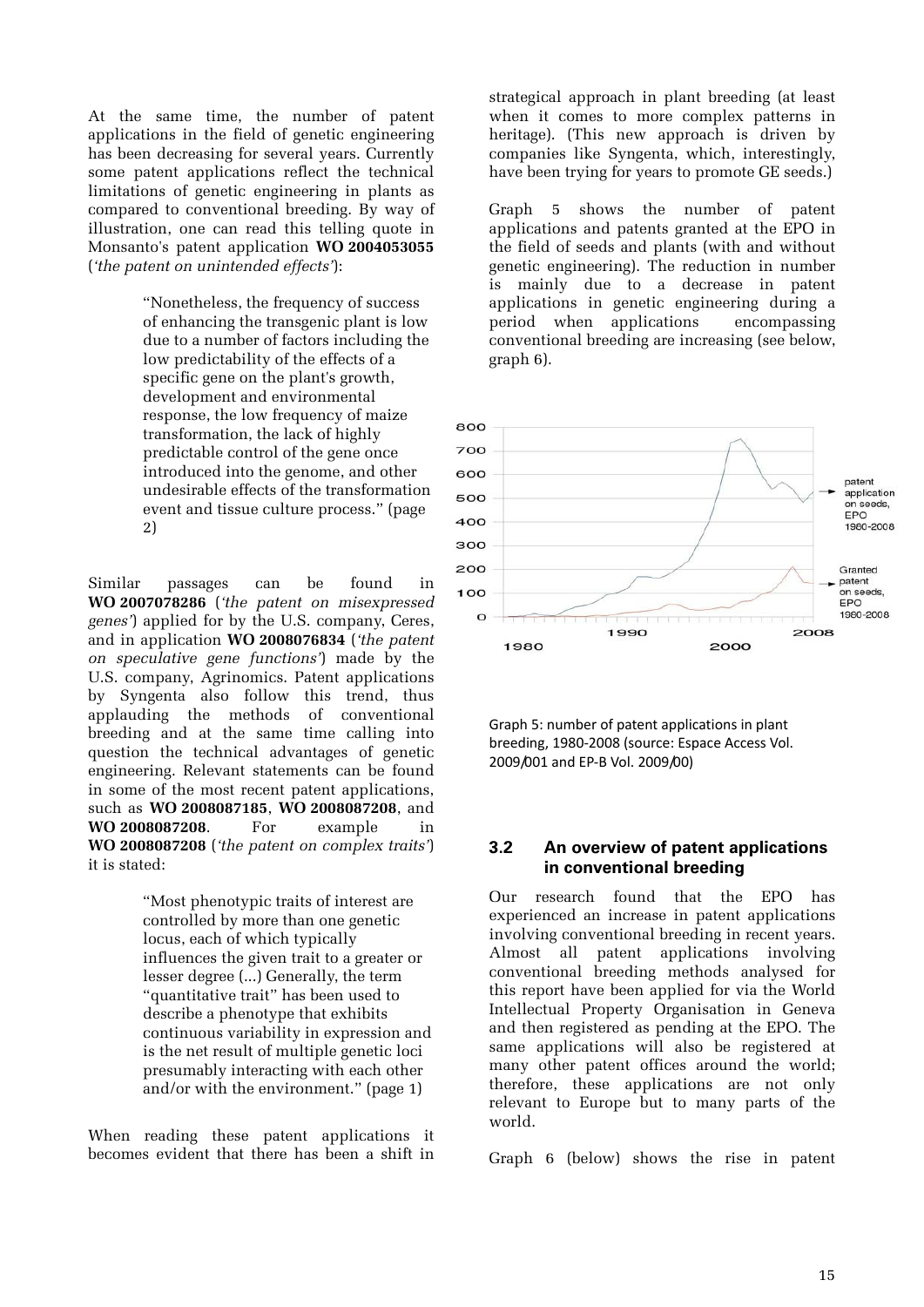applications in conventional breeding compared to all patent applications in the field of plants and seeds at the EPO. The data was compiled by screening patent applications at the EPO along certain classifications and names of relevant companies. Then the screened applications were studied in detail. Most of the studied applications concerned plant breeding without any reliance on GE, some encompassed a combination of GE and conventional breeding, and, lastly, some patent applications were mainly directed at the use of genetic engineering but also included conventional breeding as an additional option.

All in all, more than 500 patent applications were identified as including conventional breeding in plants, and most of these were filed not only in Europe but globally. The figures presented below are far from being complete in all aspects; nevertheless, this research is the most comprehensive ever done on the matter and provides the most realistic picture we have to date on the current situation of patents on conventional plant breeding processes at the EPO.

nt applications in conventional plant breeding compared to all applications on plants at the EPO



Graph 6: percentage of patent applications on conventional plant breeding compared to all applications in plants, 2000‐2008, at the European Patent Office (source: own figures)

These approximately 500 applications were spread out at a rate of about 30 applications per year from 2000 to 2002, rising significantly to about 120 applications in  $2008.<sup>32</sup>$  (Our estimation is that the true number of all relevant patent applications is at least 10 to 20 % higher

than what we found through this research.) Of these patent applications, more than 60 can be directly linked to companies belonging to Monsanto, and around 30 applications can be linked to each Dupont and Syngenta. Both BASF (in cooperation with Cropdesign) and Bayer (in cooperation with Agrinomics) also filed a quite important number of patents, but in the applications from these two companies the use of GE seeds seems to be dominant and conventional breeding is only mentioned as an additional option.

Some of the patent applications studied involved both conventional breeding and genetic engineering, but most were directed only at conventional breeding. This can be seen in Graph 7, below.



Graph 7: Comparison of patents involving conventional breeding and partially also genetic engineering to those only involving only conventional breeding

#### **3.3 Categories of patent applications and technologies used**

In our analysis of the patents we found that companies relied on several methods to claim seeds and plants as intellectual property. The patent applications we studied in the field of conventional breeding were, for example, directed at the:

- content of compounds in plants (such as oil or protein)
- phenotypical features (such as number of leaves or size of plants, yield, growth, biomass)
- resistance against biotic or abiotic stress
- screening for naturally occurring genetic conditions (with methods such as marker assisted breeding)
- methods of breeding (like variations in

The high number of patent applications for 2008 in this figure might be partially due to more in-depth research during that year.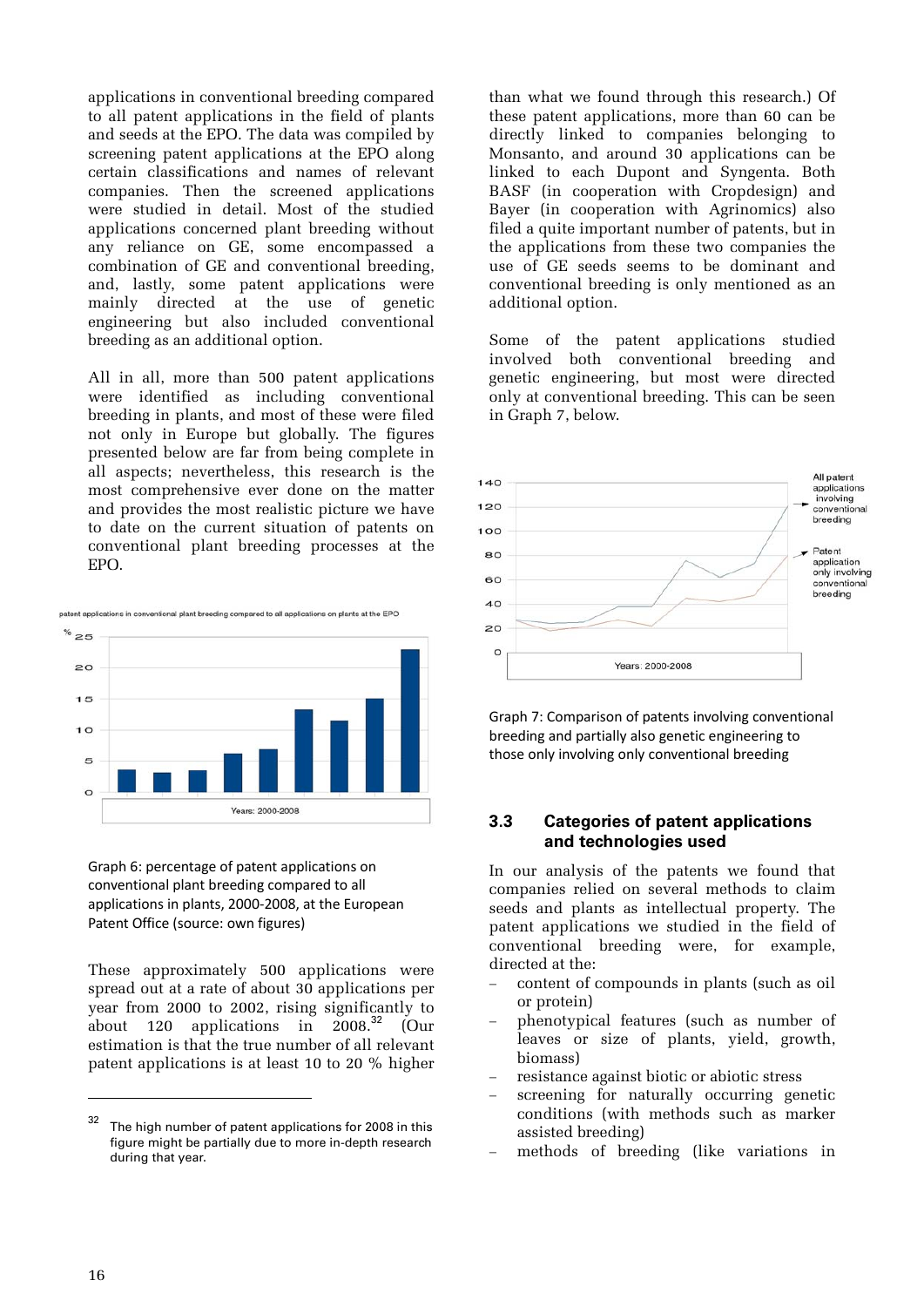hybrid technologies)

- methods for certain types of selecting and crossing
- mutagenesis (also including more recently targeted methods such as tilling)

Many of the technologies used to support conventional breeding were directed at analysing the naturally occurring genetic diversity of crop plants (all of these methods have been known for years). Some of them are listed here with a short overview:

- **Genetic fingerprinting:** Genetic fingerprinting is not directed at specific, single regions of the genome, but reveals the distribution of general elements and structures in the genome. The resulting patterns are characteristic for each individual. The method is often used in crime investigation to identify persons, but can be applied to the genome of plants and animals as well. The results are not linked directly to genetic qualities, but might be used for further comparison of different genetic fingerprints, thus looking for statistical correlation with phenotypical characteristics. Fingerprinting can be performed by several methods; the most well known is Restriction Fragment Length Polymorphism (RFLP). In this method an enzyme is used to cut the genome in parts and pieces at locations with certain structures identified by the enzyme. Another method is haplotyping, which looks for genetic structures that are transmitted together from generation to generation.
- **Marker assisted breeding** (MAB): This method looks for correlation of specific DNA sequences with wanted phenotypical characteristics. It is more specific than genetic fingerprinting. Another term sometimes used for this method is genotyping.
- **Quantitative trait locus** (QTL): This method tries to find correlations between genetic markers and genetic conditions (traits) that cannot be reduced to a single gene locus but are based on the interactivity of several parts of the genome. The way these traits are expressed in the plants can follow quantitative patterns.
- **TILLING** (Targeting induced local lesions in genomes): This method is a kind of targeted mutagenesis. The plant is

exposed to stimuli that can trigger mutations in the plant. The resulting plants are selected by screening for desired genetic structures.

In most cases the technical input for the overall breeding process in the above-listed methods is low (further insight is given by some patent examples below). Monsanto, for example, has been trying to monopolize large parts of the maize and soy genome by using a kind of unspecific genetic fingerprinting, trying to link the fingerprint with some genetic conditions of economic interest, such as yield or pest resistance with the use of statistical methods. This type of genetic fingerprinting is not directed at a single piece of DNA, but is more or less aimed at representing the whole genome and can be applied to various genetic conditions. In fact, the scope of these patents is very often not technically defined.

Finally, the patent applications identified by our research are especially relevant to the centres of biological diversity and to developing countries, from which many of the most important global crop plants originate. Screening for interesting gene material seems most promising in so-called "exotic" varieties, which are not used in high yielding crops in industrialised agriculture. Thus, patent applications based on methods such as marker assisted breeding or genetic fingerprinting open the way for a new kind of systematic biopiracy in developing countries (see below).

#### **3.4 An overview on granted patents**

Unfortunately, our findings show that the patent applications now pending at the EPO, which are highly relevant to the problems discussed in earlier sections, have a chance of being granted. So far the EPO has not stopped the granting of patents in the field of essentially biological processes, despite the opportunity to do so in response to the pending cases G2/07 ('*the patent on broccoli*') and G1/08 (`*the patent on wrinkled tomatoes*'). On the contrary, in 2007 and 2008 many patents involving essentially biological processes were granted. We found 78 granted patents involving conventional plant breeding methods.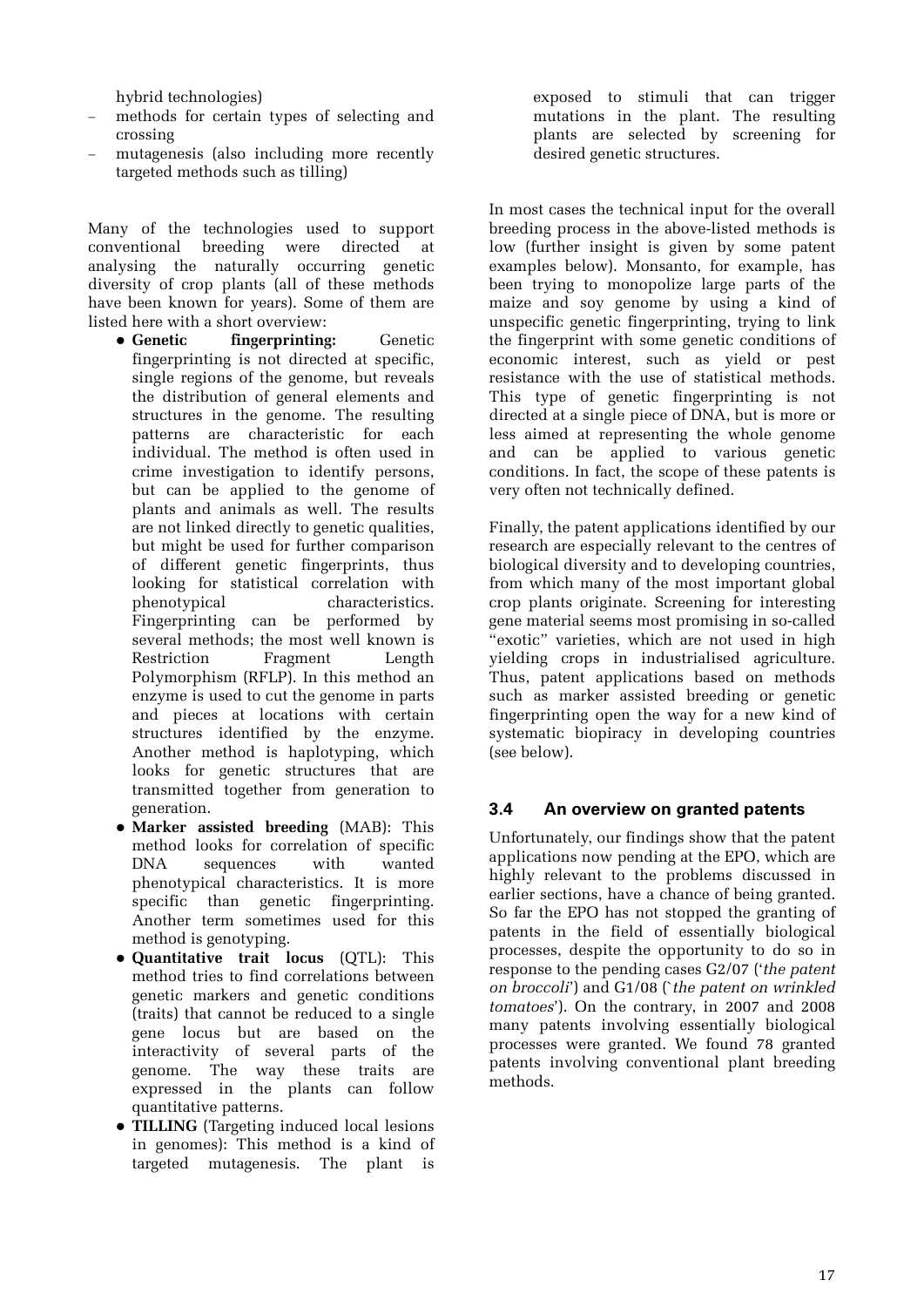

Graph 8: grant of patents in conventional breeding of plants at the EPO from 1990 to 2008 (source: own figures)

The most problematic patents are those that in a very general way claim methods for fingerprinting and other methods such as genotyping, MAB and QTL, which can be used for the description and analysis of any genetic resources. These patents are not confined to concrete technical features or specific genetic characteristics.

One example that can help to explain this kind of patent stems from animal breeding. **EP 1651777** ('*the patent on pig breeding'*) was granted in 2008 by the EPO; it deals with breeding pigs and marker assisted breeding (MAB). It was applied for by Monsanto and has now been sold to Newsham Choice Genetics (U.S.). It describes some genetic variations which can be found in all pig populations, without saying which of the variations is the most relevant. The patent claims usage of any of those variations as far as they might help to enhance breeding in pigs (related to characteristics such as lean meat and quicker growth). This patent can be applied to all sorts of pigs. Pigs selected (produced) by the method described can become the intellectual property of the patent holder, even if they were used by breeders and farmers in the past. To visualize this, one may imagine a patent granted on living beings that can be studied in a certain region of the being's body by applying a microscope.

While the example above ('*the patent on pig breeding*') was directed at a certain gene locus (but technically not confined to distinct conditions), patent **EP 0483514** (granted in the year 2000 to Advanced Technologies,

Cambridge, UK, '*the patent on tree breeding* ') covers general genetic fingerprinting on trees. Any breeding of trees that uses the well known technical tool of fingerprinting, and even the resulting trees, are covered by this patent. In contrast to the example in the previous paragraph ('*the patent on pig breeding'*), this case is like a patent on living beings that can be identified by looking at them through a simple magnifier (see more details below).

These last two patents violate a very general principle in patent law. Patents must be defined technically in such a way that the reader of the patent can identify what features and content are actually covered by the patent's claims. But these patents violate this principle, as they are not restricted to detailed (new) technological features or specific genetic characteristics. As a result, these patents can be misused to systematically grab genetic resources simply by analysing the latter. Further, these patents can be used as a tool to hamper competitors through legal uncertainties; because it is difficult for competitors to figure out the exact scope of the patents, they may be hesitant to proceed with their own creations. The consequence is that access to basic methods in breeding and plant genetic material can be severely limited or even blocked for other breeders. (And this brings us back to what was discussed in earlier section regarding limited choices and increased prices for farmers.)

#### **3.5 Some possible impacts of patents on traditional breeding**

Monsanto and other companies have on their agenda the systematic combination of varieties derived from conventional breeding with GE traits. For example, it is likely that new varieties of cotton with better drought resistance derived from conventional breeding will soon appear on the market only in combination with Monsanto GE traits.<sup>33</sup> Similarly, in another relevant case a soybean variety named Vistive, which has higher oil quality as a result of conventional breeding, is being placed on the market after first being combined with Monsanto's gen constructs for herbicide resistance. In a third related example, in patent application **WO 2008150892**, Monsanto is explicitly

1

<sup>33</sup> http://southwestfarmpress.com/cotton/genetechnology-1117/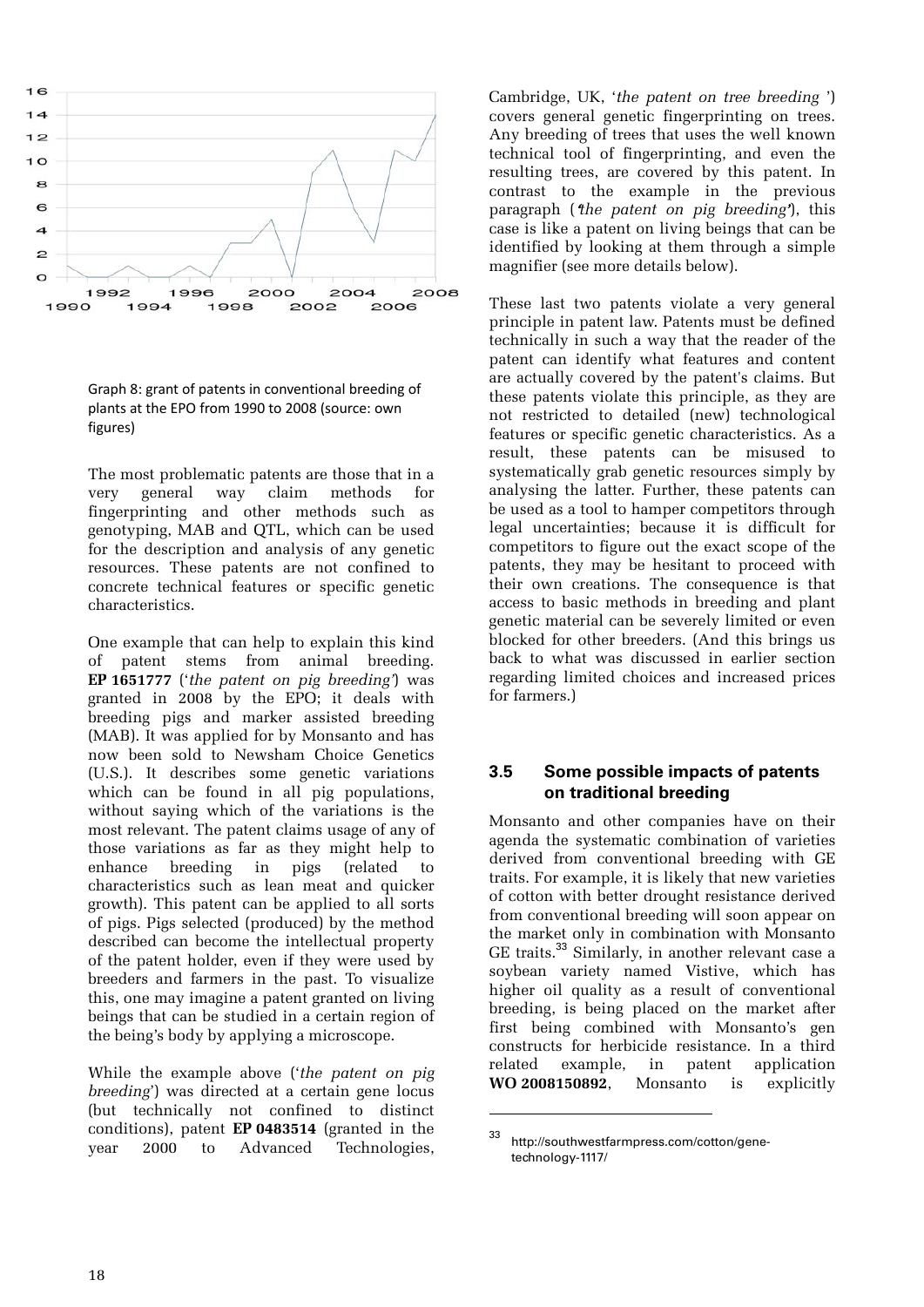claiming the combination of new conventionally bred varieties with GE traits such as herbicide and insect resistance ('*the patent on GE in combination package*').

Situation such as those described above are likely to undermine the availability of true choice between seeds with and seeds without genetic engineering. As the case of Asgrow described earlier in this report shows (see above), some companies have gone as far as acquiring other, competing companies to stop them from producing competing products. The antitrust complaint filed by Texas Grain Storage mentions several companies involved in such practices, such as Holdens, Agracetus, Ecogen, Calgene, and Plant Breeding International. The combination of market concentration with the ability to patent and control both seeds with and without genetic engineering would open the way for a comprehensive takeover of genetic resources, seeds, and even derived products.

Moreover, it is important to note that patents are not restricted to seed production, they can cover the whole food production chain. For example the '*patent on broccoli'* (**EP 1069819**) (G2/07), covers not only plants and seeds, but also all edible parts of the plant. Thus, patents involving conventional breeding can have serious impacts on the food market and other markets for agricultural products. In our current global situation, patents (in combination with other instruments for market control) could contribute to soaring food prices, worsening global food crises (see also Greenpeace, 2008).

Finally, it is important to note that in Europe patents on the production of plants and animals have a broader scope than in other parts of the

world. The European Directive on Protection of Biotechnological Inventions (98/44 EC) provides that even in cases where only processes are claimed, the patents can cover all downstream products, future generations, and crossings (Art. 8.2 of the Directive, see also section 5).

Graph 9 shows that patents on seeds travel through the whole chain of production, impacting markets for seeds, food, feed and biomass. Currently, various patent applications and some granted patents (examples provided in the next section) have been found which cover the following food products: beer, lettuce, tomato, broccoli, soy milk, tofu, infant formula, melons, noodles, carrots, cauliflower, oil, meal and protein.

Graph 9: Patents on seeds and genetic resources and their possible impact on chain of food and biomass production

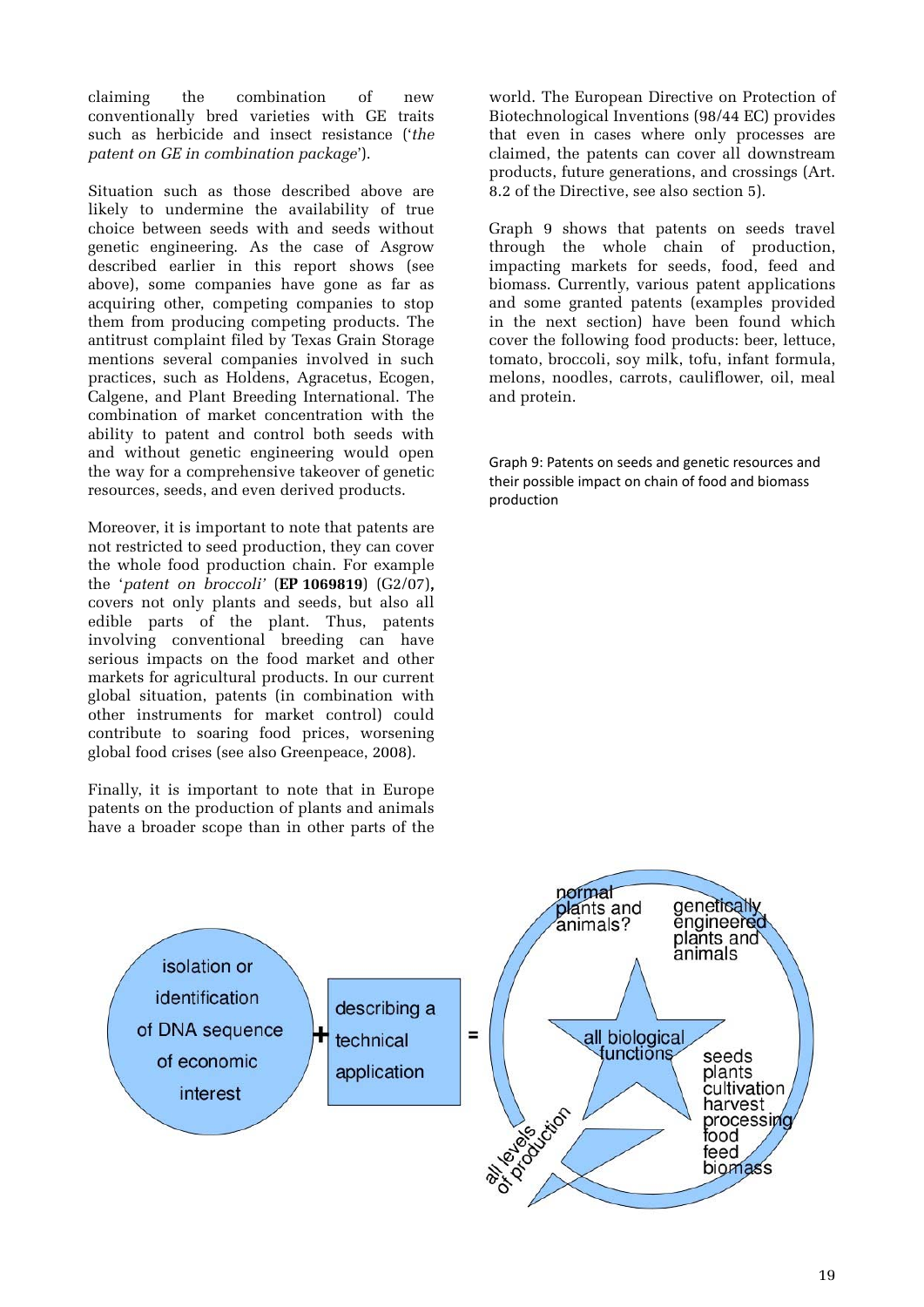### 4. Examples of patents

Our research identified over 500 patent applications in Europe involving conventional breeding in plants. These patents could be used to misappropriate genetic resources and to gain control over food production. To explain the patterns and strategies behind these patents, we have selected a few examples and categorized them into three groups: (1) Basic methods in breeding; (2) Strategies of biopiracy; and (3) Controlling the chain of food production. In each category some examples are given of applications as well as of granted European patents.

#### **4.1 Basic methods in breeding**

When in 2007 Greenpeace filed a European '*patent on politicians*' (**EP 1975245**), which described the selection of politicians and other living beings based on genetic fingerprinting and marker assisted breeding, the environmental organisation sought to show the absurdity of the current patent system. Greenpeace claimed that the selection of living beings (such as politicians) by use of this method would turn the living beings into a part of the invention.

The organisation applauded the EPO when in 2008 it rejected this application, which consisted of a combination of incredibly broad claims and trivial technical features. But in carrying out research for this report it has become evident that patents like the one proposed by Greenpeace have been filed by several companies. And, even worse, some of these patents have been granted in Europe<sup>34</sup>.



Picture: Greenpeace activity to collect material for genetic fingerprints of politicians, 2007.

#### **4.1.1 Patent applications on basic breeding methods**

Monsanto recently filed several such patent applications. For instance, **WO 08143993**, '*the patent of monsantosizing maize*', claims marker assisted breeding and genetic fingerprinting in maize; and **WO 08153804**, '*the patent of monsantosizing soy*', claims the same features in soy. In both of these patent applications Monsanto claims whole libraries of DNA markers. Further, their use in any statistical evaluation is part of the so-called invention. As the patent claims in **WO 08143993** ('*the patent of monsantosizing maize*') read:

> "What is claimed is a library of nucleic acid molecules" (claim 1)

. . . .

. . . .

" a computer based system for reading, sorting or analysing corn genotype data" (claim 24)

"a method of genotyping a corn plant to select a parent plant, a progeny plant (...) for breeding" (claim 37).

Each of the two patents lists 100 claims. By applying these patents, the genomes of maize and soy could be turned into a minefield for

Such as EP0483514, 'the patent on tree breeding'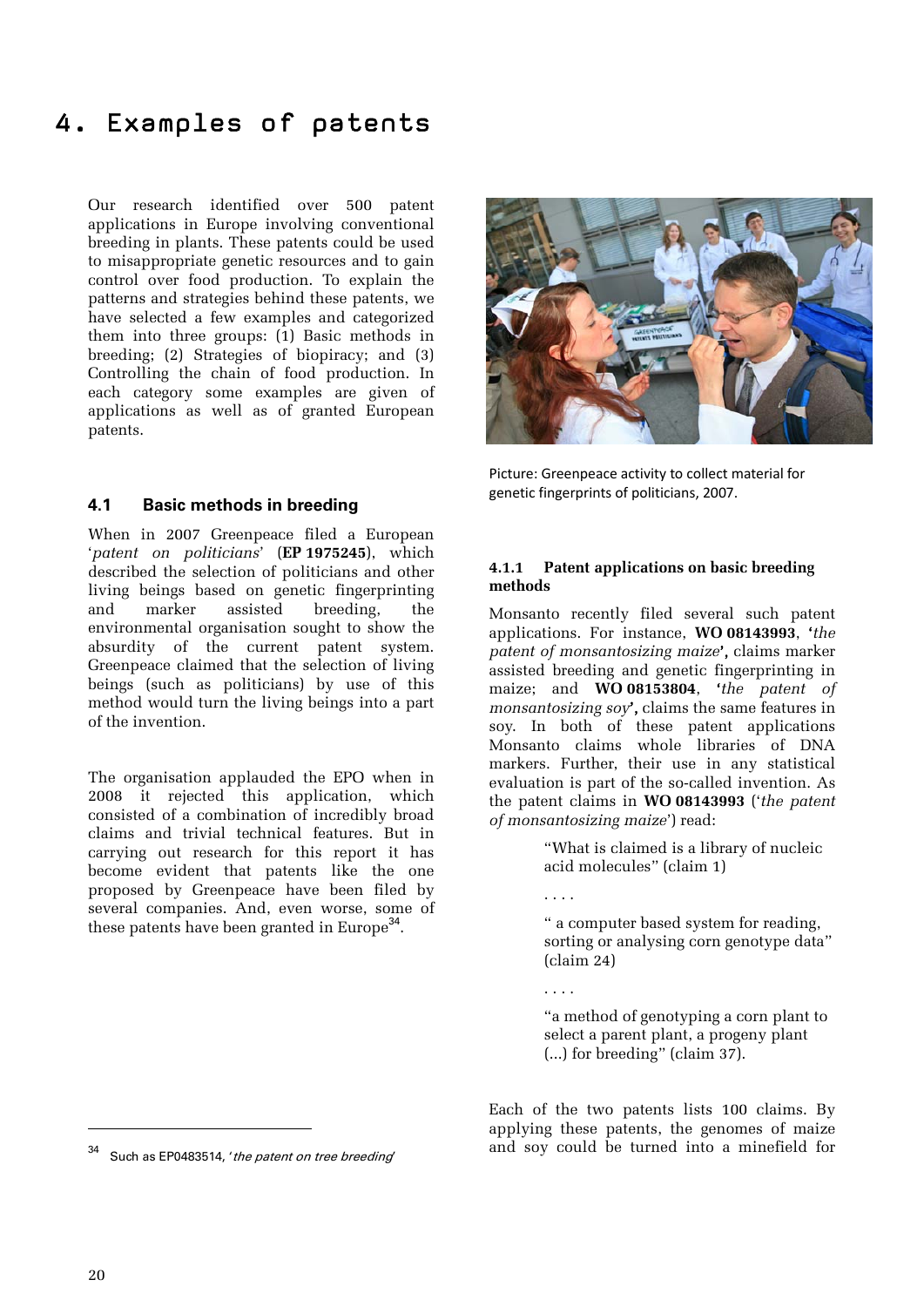other breeders. In theory the claims cover all possible characteristics of the plants. These patents seem to show that Monsanto is devising a strategy for claiming more or less all possible goals in plant breeding for two of the most important crop plants in the world.

Patent application **WO 2008021413**, '*the patent of monsantosizing maize and soy*', also uses similar methods, such as genetic fingerprinting (in this case based on a method called haplotyping). In more than 1000 pages and 175 claims Monsanto enumerates various relevant markers, especially in soy and maize. Monsanto even goes as far as explicitly claiming all maize and soy plants that incorporate the described genetic patterns in their genomes. And Monsanto asserts that the method used on plants are also applicable to animals:

> "the methods of the present invention can be used for breeding any non human organism. Specifically, the methods of the present invention can be used in breeding mammals, such as mice, swine, and cattle, and birds such as poultry or livestock." (page 1037)

In another related example, the Syngenta company's patent application **WO 2008087208**, '*the patent on yield of maize*', is based on the description of Quantitative Trait Locus (QTL) in maize for characteristics such as grain yield, moisture of harvest and architecture of tassel. Syngenta claims all relevant genetic markers, the plants which inherit the relevant genes, all products derived, and:

> "processed maize products, particularly maize grains and kernels obtainable from a plant to any of the proceeding claims." (claim 31).

Monsanto's patent application **WO 08054546**, '*the patent on detected resistance*', shows another strategy for the misappropriation of plant genetic resources. This patent application claims soy bean plants that are resistant against several diseases. This was done simply by selecting those plants which have a natural resistance against the diseases. Claim 1 reads:

> "A method for assaying a soybean plant for disease resistance, immunity, or susceptibility comprising the steps of: detaching a plant tissue from said

soybean plant. . . . exposing said tissue to a plant pathogen; and assessing said tissue for resistance, immunity, or susceptibility to disease caused by said pathogen."

All soybeans derived from these procedures are claimed as the company's intellectual property.

Several patent applications include these conventional breeding techniques combined with genetic engineering. And in some patents the use of gene sequences in their isolated form (for genetic engineering) is claimed as well as their usage for conventional breeding. One example that combines several conventional breeding procedures with genetic engineering, thereby showing some of the essential limitations of GE in plants, is the application by the U.S. company Agrinomics, **WO 2008076834**, '*the patent on speculative gene functions*'. (Agrinomics works in cooperation with Bayer.) This patent aims to appropriate as many plant genes as possible that are likely to influence fibre, protein, oil or energy content in plants. Interestingly, the biological function of the genes listed is unknown. Agrinomics names these genes HIO (from **hi**gh **o**il content) and explains their functioning rather vaguely on page 18:

> "The HIO (...) does not necessarily relate to a plant having high oil (HIO) phenotype. As used herein, the gene (...) refers to any polypeptide sequence (or nucleic acid sequences that encodes it) that when expressed in plant causes an altered phenotype in any part of the plant, for example the seeds."

The gene sequences referred to could even be mis-expressed in a plant (as is happening in many cases with genetic engineering in plants). Nevertheless the plants produced would be covered by the patent as long as they were of any economical value. A technical failure of genetic engineering in plants that has been criticised from many sides could now be turned into an economic advantage:

> "In yet other preferred embodiments, mis-expression of the HIO polypeptide causes unchanged oil, high protein (...) and/or low fiber (...) phenotype in the plant."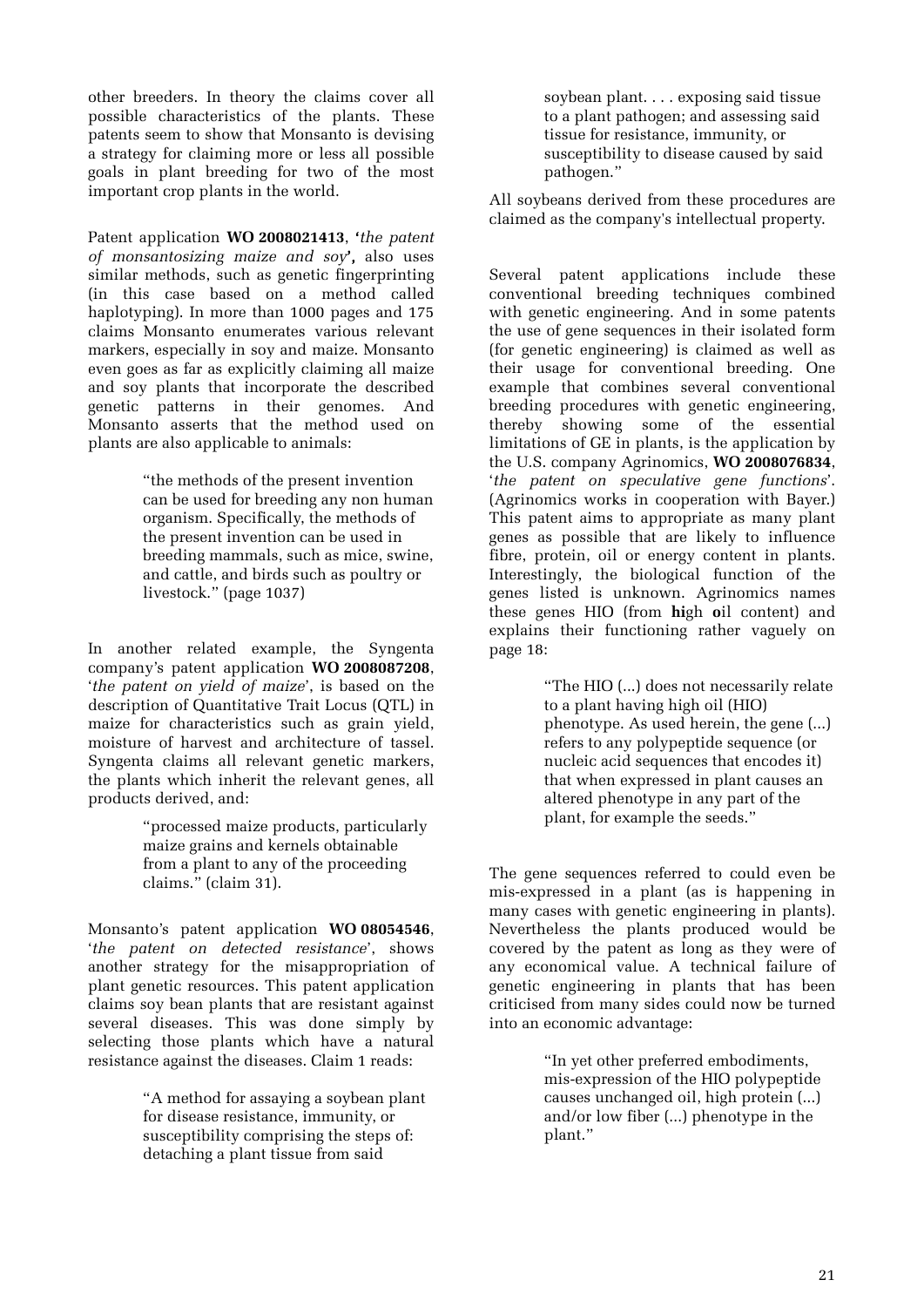Consequently a broad range of qualities in plants are being claimed (with lowered or enhanced contents of several compounds), as are a broad range of plants, such as corn, soy, cotton, cocoa, oil palm, coconut palm, peanuts, wheat and rice.

#### **4.1.2 European patents granted on basic methods in breeding**

An important question is whether the kinds of patents described above could be granted in Europe and elsewhere. At least for Europe the chilling answer is: YES. In fact, patents have already been granted on fingerprinting in plants and animals. Some examples:

The previously mentioned **EP 0483514**, '*the patent on tree breeding*', covers genetic fingerprinting in breeding trees in general. It was granted to Advanced Technologies (Cambridge) Ltd in the year 2000. This patent is based on a technology called Restriction Fragment Length Polymorphism (RFLP), which simply works due to the phenomena that DNA, cut in pieces by certain enzymes, will show individual patterns. It is one of the most common methods in genetic fingerprinting. The patent was granted for any kind of breeding purposes in trees. Claim one reads:

> "A method of forest tree breeding wherein Restriction Fragment Length Polymorphism (RFLP) technology is applied to samples of tree material from a plurality of forest trees; the data derived from said RFLP technology is statistically analysed thereby to cluster genetically similar trees of said plurality of said trees; two of said trees of genetic diversity are selected based on the statistically analysed RFLP data; and a further tree or trees is/are derived from the two selected trees. "

Another example is **EP 0537178**, '*the patent of genotyping for oil*', which was granted to the Dupont company in 2007. This patent refers to the use of fingerprinting in soy to select soy with a certain quality in its oil. In claim 13, the use of RFLP is patented to screen soybeans derived from conventional breeding for the relevant genetic condition.

A third example can be found in **EP 1465475**,

'*the patent on sunflowers*' (Pioneer, granted 2006), which claims sunflowers with resistance against a certain pest, this feature having been derived using similar methods as described by Monsanto's **WO 20008054546** ('*the patent on detected resistance*'). The same company, Pioneer, holds a European patent, **EP 1042507** (granted in 2008), which generally and very broadly claims the use of methods such as QTL and MAB, and statistical evaluation based on these methods ('*the patent on mixed tools for breeding*').

BASF holds patents such as **EP 1268830** and **EP 1294912** (granted in 2007), and **EP 1311693** and **EP 1373530** (granted in 2006), which could be called '*the patents on open door to traditional breeding*'. These patents are mainly directed at genetic engineering, but also explicitly open the door for claiming conventional breeding methods related to stress and drought resistance in plants. (It appears that BASF has been consistently following this strategic approach in many of its patents.)

In yet another example, OM Partners Hortica's **EP 1129615** patent (granted in 2003) is very interesting in several aspects. The patent violates not only the prohibition of patents on essentially biological processes, it lists among its claims statistical methods and formulas (which are excluded from patentability as well) for the evaluation of data in breeding. Further, the patent covers both plants *and* animals. And, most surprisingly, the patent is completely lacking in any kind of invention, it simply describes very general, normal methods in breeding. This patent might be called '*the patent on one size fits all*'.

Furthermore, even if recent patent applications involving conventional plant breeding are not granted in the end, they can have an impact on other breeders. As long as these kinds of patents can be granted in Europe and elsewhere, breeders must cope with great legal uncertainty because their seeds and their work could infringe on one of these patents in the future. In many cases researchers and breeders avoid this type of uncertainty by avoiding the use any features claimed by other companies. This situation obstructs the use of genetic material and breeding methods, and ultimately hampers innovation. In fact, it is well known that the filing of strategic patent applications, even in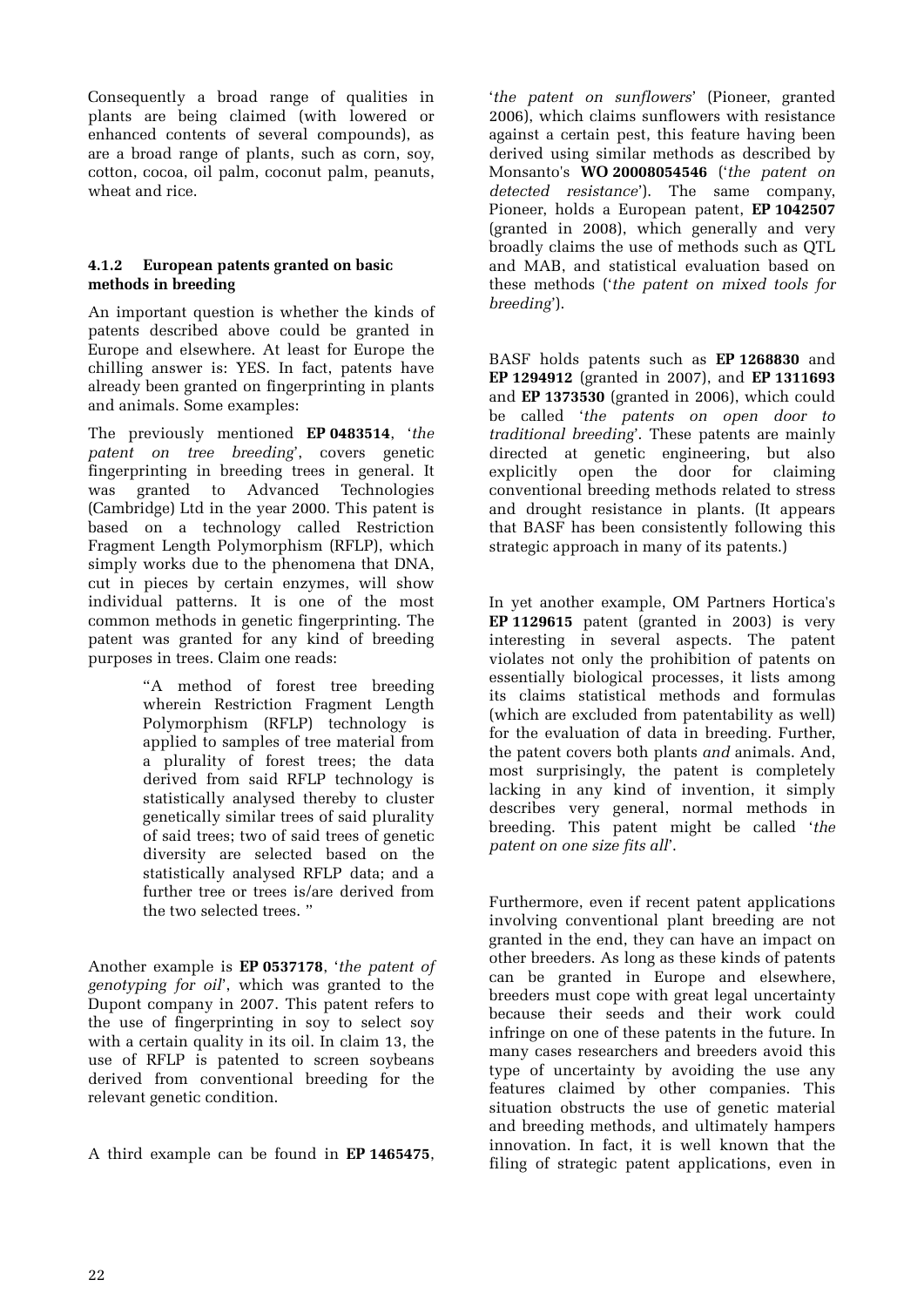cases where they will likely never be granted, is a strategy in the patent world that is used to block true competition.

As long as the types of patents discussed in this section are not definitely excluded, companies like Monsanto will go on filing numerous patents in this area, thus pushing competing companies out of the business, obstructing innovation, and hampering diversity and choice in seeds and food.

#### **4.2 Strategies of biopiracy and theft of seeds**

The case of the *Enola bean* or *yellow bean* gives some insight into how modern patent law can be abused to steal seeds and promote biopiracy. The yellow bean, long used in Mexico, was claimed by Larry Proctor as his invention. In 1999, he successfully applied for a U.S. patent, which was granted (U.S. patent number 5,894,079) and followed up by accusing Mexican farmers of infringing his patent by selling yellow beans in the United States. As a result, shipments of yellow beans from Mexico were stopped at the US-Mexico border, and Mexican farmers lost access to lucrative markets. It then took eight years for the patent to be battled out successfully.<sup>35</sup>

More recent patents on methods like genetic fingerprinting are much broader and effective than the Enola bean (yellow bean) patent, and are also much more difficult to identify as cases of actual biopiracy. Patents on basic methods in plant breeding, such as genetic fingerprinting, QTL and MAB, can be applied on an undefined and large group of plant species. They are a perfect tool for systematic biopiracy, as they enable the patent holder to turn global commons, essential for food production, into private property by simply describing them using technical means. Many of these patents are nothing but well-organised theft and global robbery supported by patent offices and certain political institutions in industrialised countries.

Moreover, several patent applications show that this method of biopiracy is a systematically

 $\overline{a}$ 

applied strategy. As Monsanto explains in patent application **WO 2008121291** ('*the patent of monsantosizing biodiversity*'):

> "The genetic base of cultivated soybean is narrow compared to other field crops (...) Due to the narrow genetic base, soybean is more likely to be impacted by disease and insect attacks. (...) Exotic germplasm possesses such key traits as disease resistance, insect resistance, nematode resistance, an tolerance to environmental stress (...) Markers associated with plant maturity facilitate the use of exotic germplasm. Breeders create crosses between exotic and cultivated germplasm." (page 81)

In the patent Monsanto claims the crossing of soy varieties that are not common in the U.S. market. Because the origin of soy is in Asian countries, it is likely that this patent aims at the misappropriation of biodiversity in those regions of the world in particular.

Similarly, Pioneer/Dupont claims crossing with so called "exotic varieties" of soy beans to achieve better resistance against common plant pests (**WO 2006017833**, **WO 200605585**, '*patents of biopiracy in exotics*'). Pioneer also claims MAB for selecting high oil varieties in maize (**WO 2006055851**, '*the patent Nr2 on Mexican maize*'), which are known to be common in Latin America but not in the United States.

In the past few years several cases of biopiracy of this kind at the EPO have been brought to light by organisations like Greenpeace, Misereor, No Patents on Life! and the Declaration of Berne—for example, Dupont's patent on high oil maize varieties from Mexico (**EP 744888,** '*the patent Nr1 on Mexican maize'*), granted in year 2000, and Monsanto's patent on wheat from India (**EP 445929** '*the patent on Indian wheat'*), granted in 2003. Both of these patents were revoked (or withdrawn) after legal oppositions were filed. The only way to protect the centres of biological diversity from being pirated in this way by international companies is to issue a clear regulation in patent law, excluding all patents on conventional breeding of plants. The development of biopiracy can no longer be sustainably and effectively controlled by single opposition procedures.

The story of the yellow bean patent can be found in detail at the ETC website: http://www.etcgroup.org/en/materials/publications.htm

l?pub\_id=683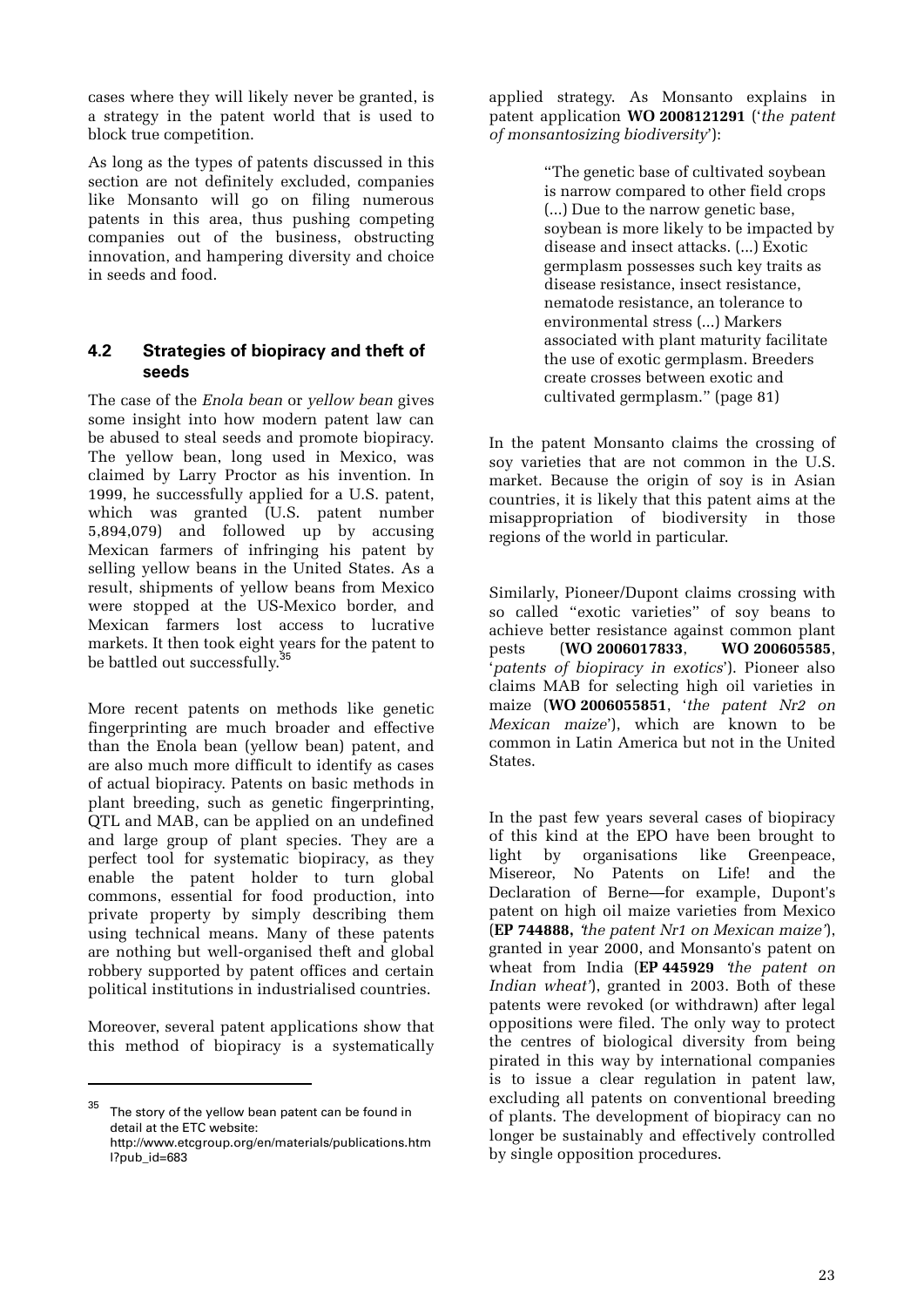#### **4.3 Controlling the chain of food production**

As a recent report by Greenpeace Germany (2008) showed companies such as Monsanto have not restricted their property claims to seed and plant varieties, but have aimed to control the whole chain of food and biomass production. Greenpeace Germany's finding were confirmed by our research, which revealed several new examples of such broad-sweeping patents.

We found that Bayer, for example, has claimed certain methods and genetic resources with and without genetic engineering in its patent application **WO 2006079567** ('*the patent on anything derived from plants*'), which is directed at oil seed varieties. As the company explained in the patent application:

> "as used herein 'plant product' includes anything derived from plants of the invention, including plant parts such as seeds, meals, fats or oils" (page 2)

Seminis, which is owned by Monsanto, has claimed patents on seeds and vegetables, such as '*the patent on cauliflower*' (**WO 2008042392**) and '*the patent on carrots*' (**WO 2008049071**), going as far as mentioning the process of harvesting:

> "methods of producing carrots comprising:

(a) obtaining the plant (...), wherein the plant has been cultivated to maturity; and

(b) collecting carrots from the plant." (claim 35)

One can even find 'patents on beer' and 'patents on noodles'. The Carlsberg brewery claims everything from breeding barley to beer (**WO 20050879349**), and the Australian Commonwealth Scientific and Industrial Research Organisation claims breeding in wheat for pasta, such as noodles. (**WO 2005120214**).

Recently, Monsanto has presented a new example of its monopoly grasping strategy. In patent application **WO 2008150892**, '*the patent on monsantosizing food feed fuel'* , the company claims breeding for soy beans with an oil content of between 23 and 35 %, which have been derived from conventional breeding and combined with transgenic traits, such as herbicide resistance. Monsanto claims the plants and their derived food products, listing the whole chain of production in the claims. For example claim 7 reads:

> "A method of producing food, feed, fuel or an industrial product comprising the steps of:

(a) obtaining seed from the plant ...

(b) planting and growing the seed into mature plant

(c) harvesting seed from the mature plant; and

(d) preparing food, feed, fuel or an industrial product from the harvested seed."

There have already been several granted patents that cover the food production chain from seed to food, such as '*the patent on broccoli*' (**EP 1069819**, granted 2002 for Plant Bioscience Limited), which set the precedent for the EPO to decide on this patent (G2/07). Further examples of cases covering the chain from seed to food are '*the patent on salad*' (**EP 942643**, granted in 2008 for the Rijk Zwaan Zaadtelt en Zaadhandel B.V. company), and '*the patent on melons*' (**EP 1587933**, granted in 2008 for Syngenta). In addition, the Cargill company holds a European patent on breeding of Brassica plants, which covers industrial lubricant (**EP 1100310**, granted 2008, 'the patent on use of plant  $oi$ ) and Dupont holds a patent on breeding in soy beans (**EP 0973913**, granted 2005, 'the patent on tofu') that covers soy sauce, tofu, natto, miso, tempeh and yuba, soy protein concentrates, soy protein isolates, textured soy protein, soy milk and infant formula. In another patent (**EP 0537178**, granted 2007, '*the patent on crushing seeds'*), Dupont used genetic fingerprinting to identify soy with a certain oil quality and claim seeds, plants and crushing of the seeds for the production of oil.

The direct impacts that these patents may have on farmers and consumers cannot be expressed in concrete figures. Nevertheless, all of these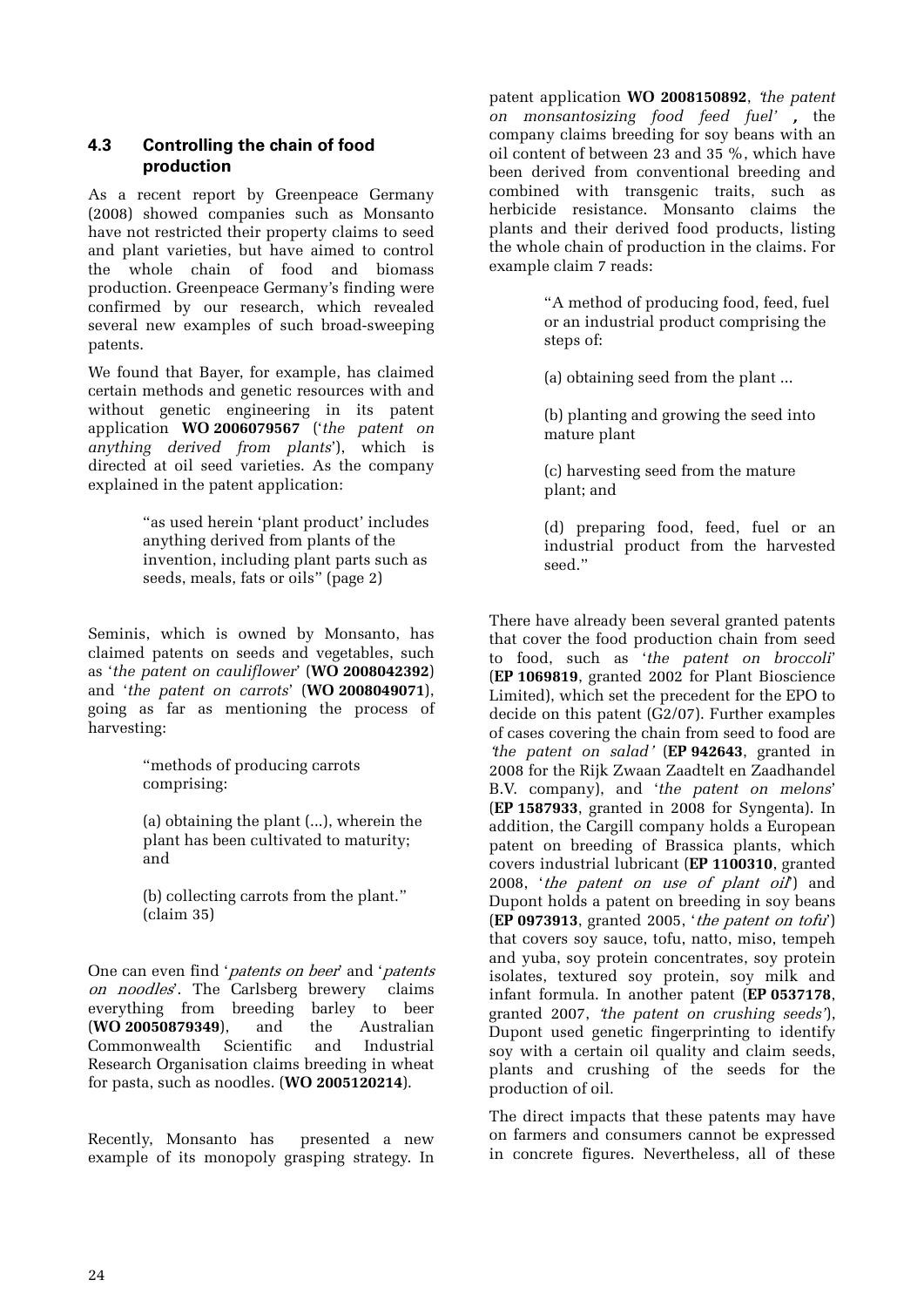patents contribute to a food market enmeshed in a spider web of exclusive monopoly rights that make it possible for companies to fix prices, distribute commodities and control access to resources. Normal food producers and smaller trading companies are likely to get lost in this morass of intellectual property claims, while some large companies will survive, cooperating and also struggling with one other. These larger companies will likely control the chain of

production, if not more, of the most important food and biofuel plants on the world market. (This scenario is already a reality in some markets, such as biofuel production using maize in the United States.) Ultimately, patents and market concentration will probably change international markets dramatically; soaring prices and rising hunger will most likely be the eventual results of these developments.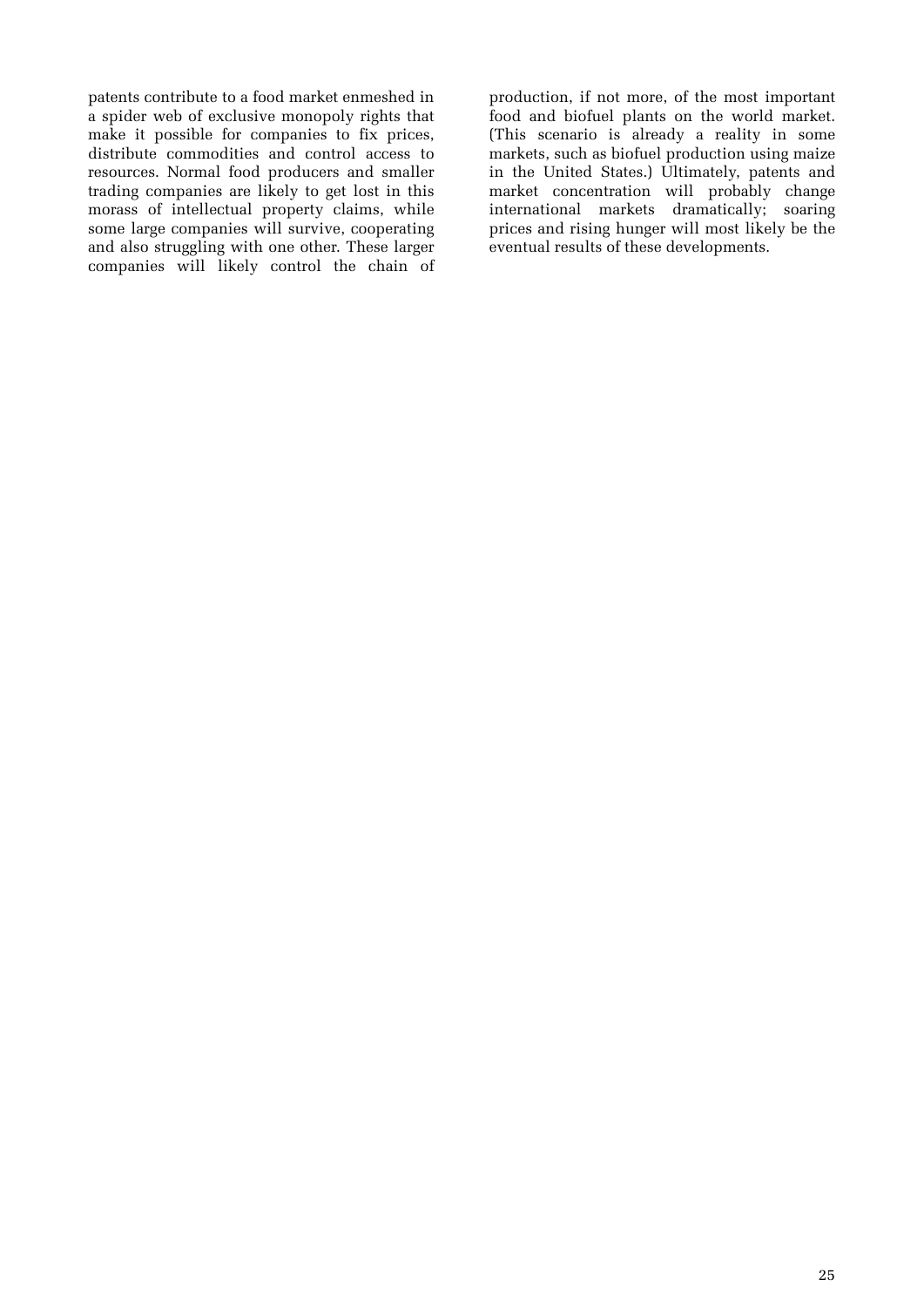## 5. Legal situation in Europe

Until 1980 it was generally assumed that living materials, including plants, animals, and microorganisms, were, due to their very nature, not capable of being invented and therefore not patentable (Emmott, 2001). With the rise of genetic engineering, companies started lobbying heavily for patents covering microorganisms, gene sequences, plants and animals. In the United States a patent on a microorganism in 1980 (the so-called Chakrabarty case)<sup>36</sup> was seen as a turning point, while in Europe the adoption of the European directive "On legal protection of biotechnological inventions" (98/44 EC) was the turning point. The European directive was discussed for more than ten years and adopted by the European Parliament in 1998. It was adopted by the EPO in 1999. The directive allows patents on plants, animals and genetic resources, and even on parts of the human body.

#### **5.1 Plant varieties and genetically engineered plants at the EPO**

The EPO started granting patents on plants and animals in the late 1980s and the beginning of the 1990s, but it was then stopped by a legal challenge brought by Greenpeace in 1995 (decision T356/93), where Greenpeace relied on the European Patent Convention (EPC), Art. 53b, which excludes patents on plant varieties from patentability. Following this challenge, no more plants and animals were patented for some years.

But the European patent directive 98/44 drastically changed this situation, undermining the prohibition of patents on plant varieties by allowing patents on all plant material that cannot be identified as specific varieties. Article 4 (2):

> "Inventions which concern plants or animals shall be patentable if the technical feasibility of the invention is not confined to a particular plant or animal variety"

From its very beginning directive 98/44 was drafted as a European regulation specifically

serving the interests of industry. The patent directive was then adopted by the EPO, and, following this, the EPO's Enlarged Board of Appeal decided that the previous decision on the Greenpeace case should no longer be applied (G1/98).

Paradoxically, this has led to a situation where patents on GE plants can be granted, and can even cover plant varieties, as long as specific, single varieties are not claimed. Since 1999, the patent office has granted more than 1000 patents on seeds and plants based on this questionable legal construct. Put simply, the prohibition on patents on plant varieties (which is still part of the EPC) has not been relevant since then. This has been especially true for plants derived from genetic engineering (GE), which incorporate genetic constructs that can be transferred from one plant species to another. Patents on GE seeds are routinely granted by the EPO; they cover all relevant material, such as seeds, plants and harvest, and subsequent crossings and generations.

#### **5.2 Conventional breeding**

Because conventional breeding has become more and more important in comparison to genetic engineering in the last few years (for various reasons discussed in section 3, above), a second prohibition in European patent law has become an issue of major dispute. According to EPC Art. 53b it is forbidden to grant patents on "essentially biological methods for the production of plants and animals". European patent directive 98/44, however, also offers an industry-friendly solution to this problem—the legal definition of "essentially biological processes" can hardly be applied and therefore is open to a broad range of interpretations. Article 2 of 98/44 EC reads:

> "A process for the production of plants or animals is essentially biological if it consists entirely of natural phenomena such as crossing or selection."

The Board of Appeal at the EPO decided that this legal definition of "essentially biological process" must be interpreted by the Enlarged

http://en.wikipedia.org/wiki/Diamond\_v.\_Chakrabarty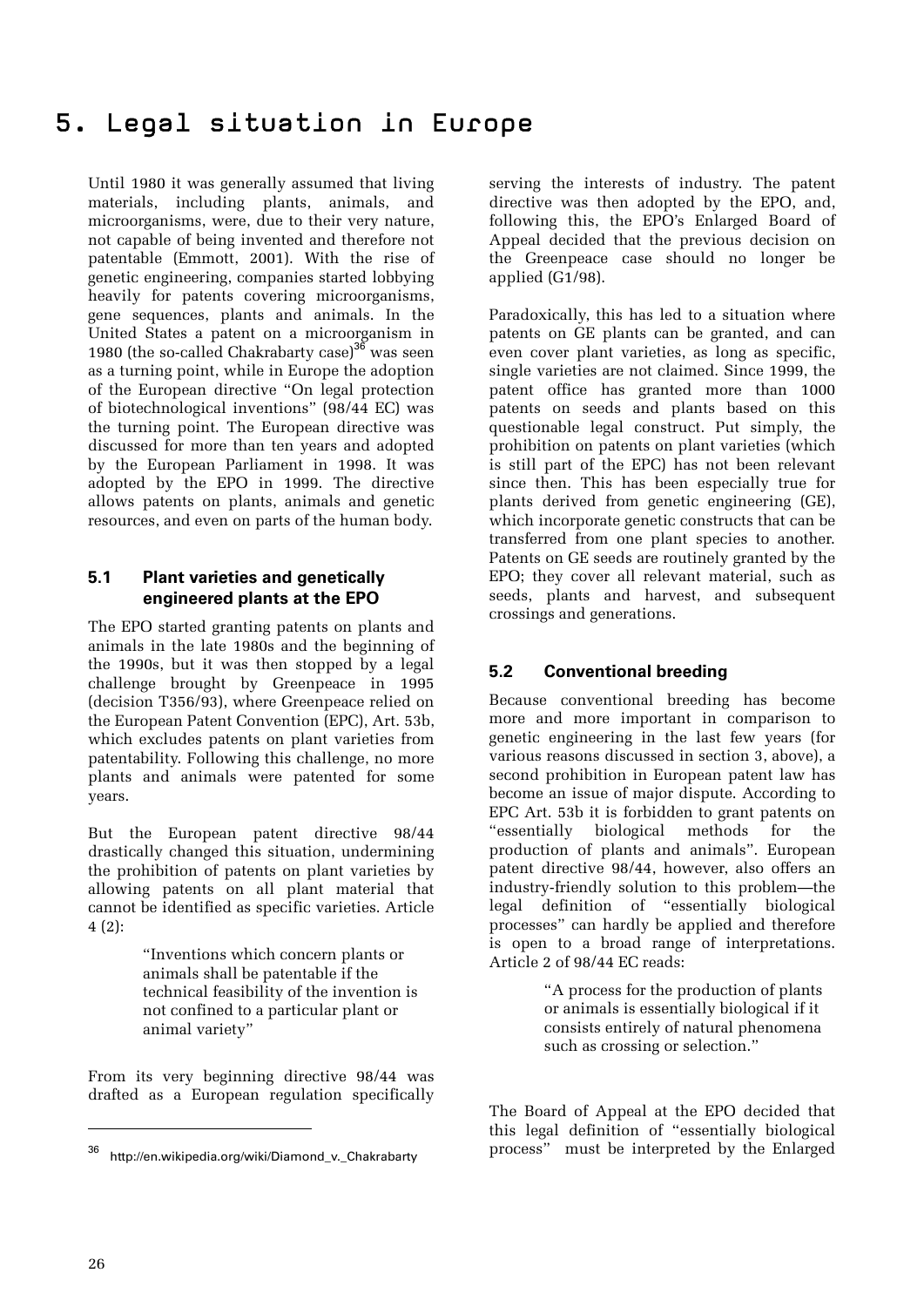Board. In decision T83/05 (the starting point for G2/07) the Board of Appeal held:

> "The wording of Article 2 (2) Biotech Directive and Rule 23b (5) EPC is, in the view of the board, somewhat difficult to understand. On the one hand, only processes which consist entirely of natural phenomena are considered to be essentially biological processes for the production of plants. On the other hand, crossing and selection are given as examples of natural phenomena. This appears to be self-contradictory to some extent since the systematic crossing and selection as carried out in traditional plant breeding would not occur in nature without the intervention of man." (page 336/37, paragraph 53)

Thus the way was opened for the case of '*the patent on broccoli* ', **EP 1069819** (G2/07), and '*the patent on wrinkled tomato*', **EP 1211926** (G1/08).

Under these conditions, companies like Syngenta follow a simple line of argumentation—the exemption from patentability should only be used in those very rare cases without any technical interventions. According to Syngenta, the exemption should be applied to natural processes for selection as described by Charles Darwin, but not in plant breeding:

> "While such natural processes are exempted from patentability, biological processes of plant breeding which comprise technical steps and represent a technical process should be patentable (...) Under these prerequisites also processes which are only based on crossing and selection are in general patentable as long as they represent a technical teaching." (Syngenta's statement in the G2/07 case, page 13)

The consequences of this line of argumentation can be seen in many of the patent applications and granted patents listed in this report.

#### **5.3 Scope of patents**

There is a regulation in Europe that is unique in patent law worldwide (see Tvedt, 2008). Under directive 98/44 EC, the scope of *patents on processes* for the production of plant and

animals can extend to later generations and all related products from crossing and selection.

According to international patent law standards, patents on processes normally end with the product directly obtained by any given procedure. In Europe, however, the scope of patents involving the breeding of plants and animals goes beyond this. As Article 8 (2) of directive 98/44 EC reads:

> "The protection conferred by a patent on a process (...) shall extend to biological material directly obtained through that process and to any other biological material derived from the directly obtained biological material through propagation or multiplication in an identical or divergent form and possessing those same characteristics"

Thus, under this regulation, a process for marker assisted breeding in plants or animals would not only cover the method, but all related seeds and plants, even after further crossing and propagation. This offers immense potential for problems with these patents; based on trivial technical processes, a patents' scope can easily be extended to misappropriate the genetic resources themselves, at least as long as they have the specific patented characteristics.

In addition, the same problem applies if seeds or animals are directly claimed as products. In these cases all further use of these seeds is covered by the patent, no matter if the seeds are sold directly or first used for crossing and selection. (This regulation on patented products is in place not only in Europe but also in other industrialised countries, such as the United States.) This extremely broad patent scope creates far reaching dependencies for farmers, breeders and any other producer downstream in the processing of food and biomass, and can also lead to the accumulation of patents in seeds and plants after each step of crossing.

#### **5.4 How to patent something that already existed**

The patenting of seeds selected by methods like marker assisted breeding violates a very general principal in patent law. Patent rights apply only in relation to an object which would not exist if it had not been created by an inventor. Otherwise, if this principle did not exist, things that are already in existence, and are perhaps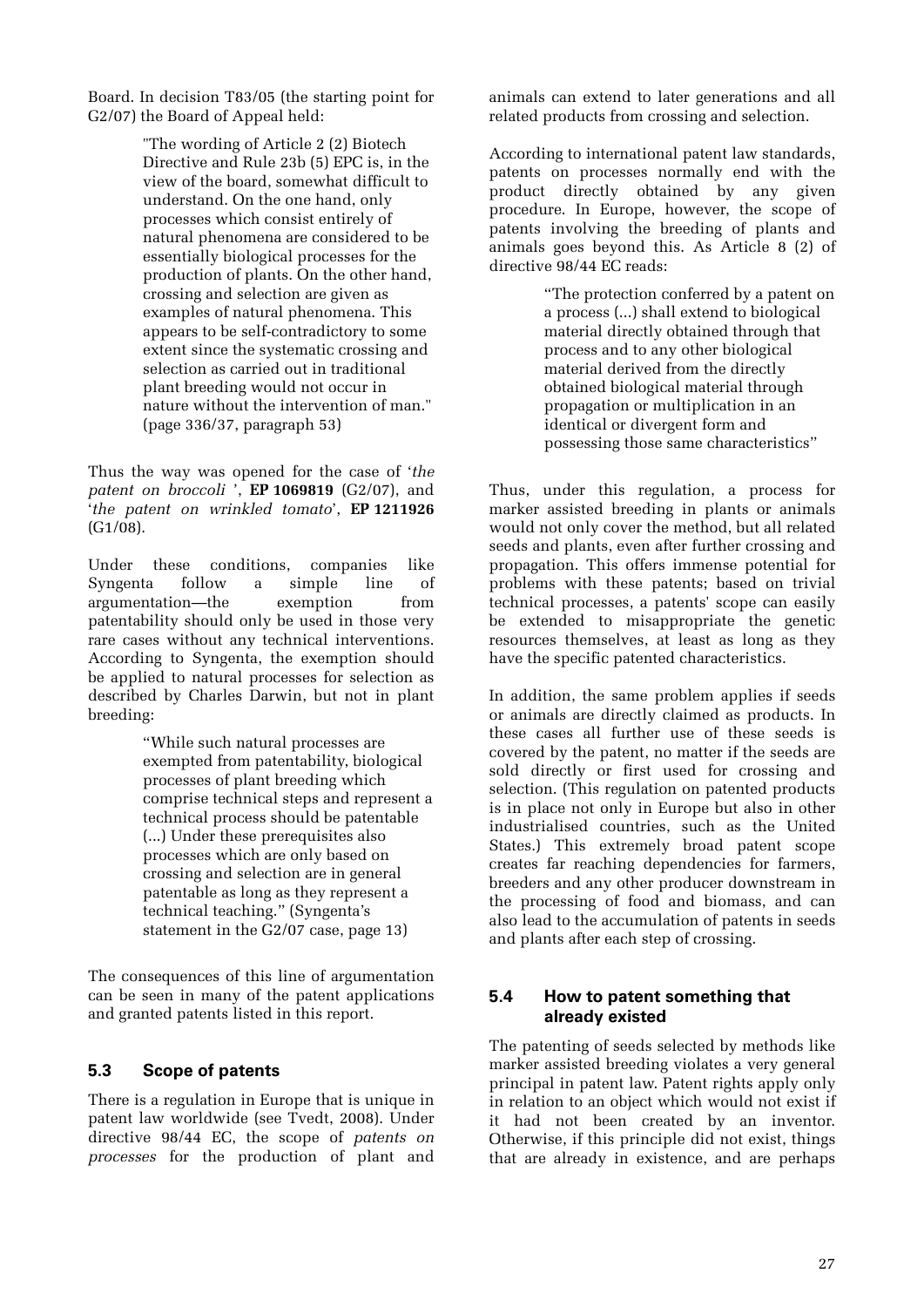already being used for some purposes, could be monopolised by patents. Clearly, such a situation would be contrary to the fundamental principles of modern patent law (see for example Haugen, 2007).

Hence, this principle can only be put aside in a few, very distinct cases. For example, it can be put aside when a compound already in existence in nature reveals surprising new qualities after technological processing. A wellknown example of this from patent literature is the case of a toxic mushroom that exhibits a chemical compound that can be used for healing intoxication (the so-called Antanamid case, a decision taken in 1977 by a German court).

 In contrast, the use of tools like genetic fingerprinting, marker assisted breeding, and analyses of oil and protein are aimed at finding qualities in seeds that have a high probability of being found (that are fairly obvious); therefore, the use of these tools to find these qualities is not an invention.<sup>37</sup>

#### **5.5 European patent system in conflict with international obligations**

Due to the aforementioned developments, patent law is likely to come into conflict, not only with its own principles, but also with international legal obligations. If access to food and means of food production are hampered by these patents, Intellectual Property Rights (Haugen, 2007) could come into conflict with the International Covenant on Economic, Social and Cultural Rights (ICESCR), for example. This UN covenant requires physical and economic accessibility to goods such as medicines and seeds (recognized in articles 12 and 11 of the ICESCR).<sup>38</sup>

In addition, if patents on seeds reduce choice and diversity, thereby contributing to genetic erosion and becoming a threat to long-term food security, they could come into conflict with Farmers' Rights, as recognised in the International Treaty on Plant Genetic Resources for Food and Agriculture (ITPGRFA, see also http://www.farmersrights.org). The latter treaty puts farmers in a position to conserve and sustainably use plant genetic resources to provide a sustainable food supply. Lastly, the ITPGRFA prohibits claims on exclusive rights to genetic resources stemming from international gene banks, which are under the supervision of the Consultative Group on International Agricultural Resources (CGIAR). Because patents on genetic finger printing and marker assisted breeding are systematically used to screen the accessible gene pool and transform genetic resources into private property, they are in conflict with the International Treaty on Plant Genetic Resources for Food and Agriculture.

 $37$  This problem has also been debated in the context of the patentability of human genes. The European parliament, which passed directive 98/44 EC, mandated that patents can only cover new technical functions, and not gene sequences (European parliament resolution on patents for biotechnological inventions, 26 October 2005).

The UN committee on economic, social and cultural rights underscored this principle with regard to access to seeds in a statement from a session in April/May 2008.

http://www2.ohchr.org/english/bodies/cescr/docs/co/E. C.12.IND.CO.5.doc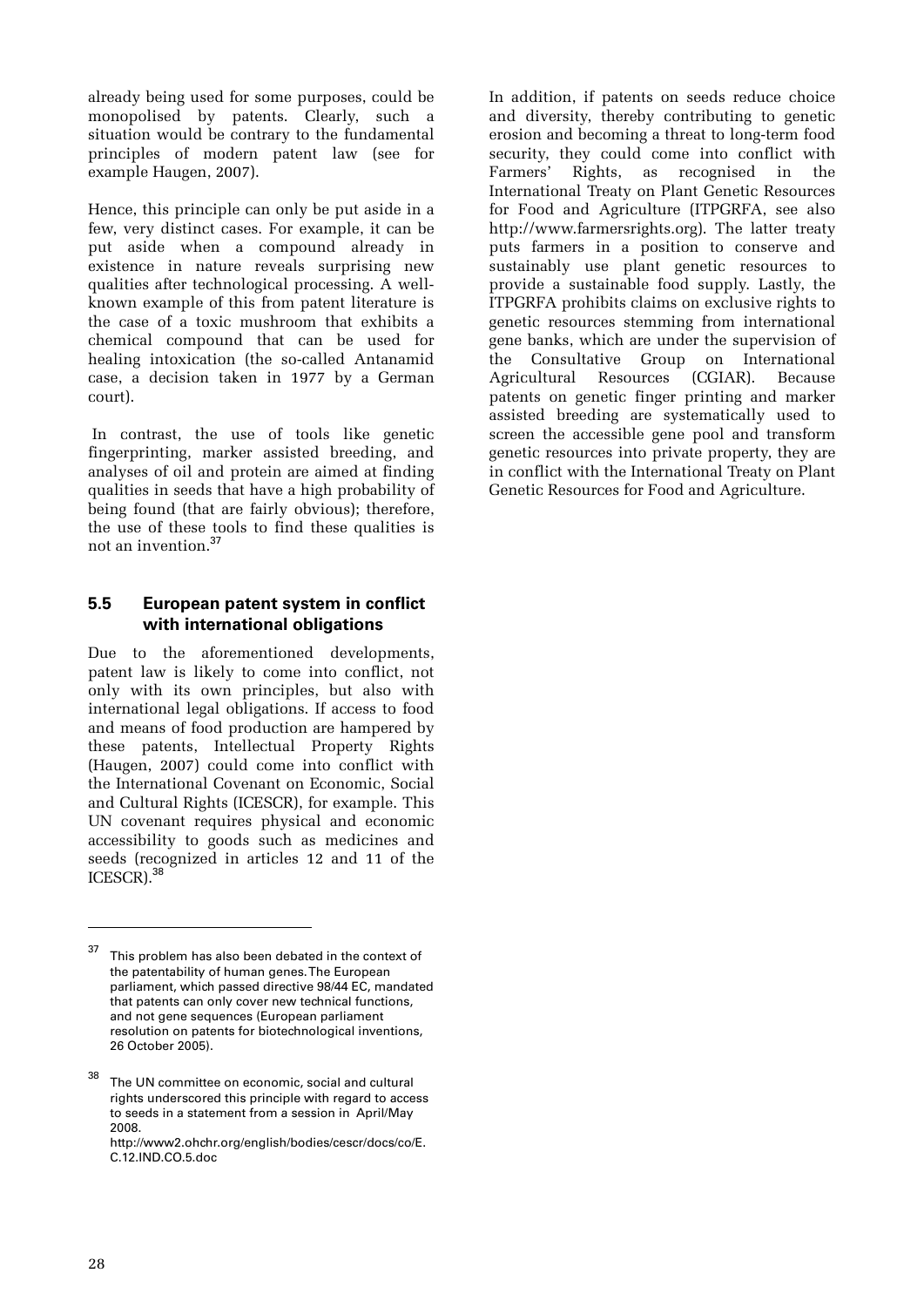### 6. Some conclusions and political demands

Patents on seeds and plants derived from conventional breeding can severely obstruct access to plant (and animal) genetic resources necessary for plant breeding and agricultural production. The spread of such patents will foster concentration, cause price increases, and create even stronger dependencies for farmers and breeders and, in the longer run, also for consumers.

The current situation of patents has been heavily criticised by International Assessment of Agricultural Science and Technology for Development (IAASTD), a global consultative initiated by the World Bank and the Food and Agriculture Organization of the United Nations, and conducted by 400 scientists over a period of three years. The assessment concluded that,

> "In developing countries especially, instruments such as patents may drive up costs, restrict experimentation by the individual farmer or public researcher while also potentially undermining local practices that enhance food security and economic sustainability."<sup>39</sup>

And the European Group on Ethics in Science and New Technologies wrote in its Opinion No. 24 in October 2008:

> "The Group supports promotion of innovation in agriculture but is concerned about the impact of patents on agricultural crops."

Specifically in light of the UN's millennium goal to reduce global hunger substantially within the next years, recent developments in conventional plant breeding patents are counterproductive and will likely lead to greater inequality, hunger and poverty. As Miguel d'Escoto Brockmann, President of the General Assembly, remarked on September 25, 2008 at an important event on the millennium development goals:

> "The essential purpose of food, which is to nourish people , has been

 $\overline{a}$ 

subordinated to the economic aims of a handful of multinational corporations that monopolize all aspects of food production, from seeds to major distribution chains  $(...)$ <sup>,40</sup>

Patents on seeds and methods for conventional breeding interrupt the process of innovation in plant breeding and block access to essential plant genetic resources. Furthermore, they foster market concentration, hamper competition, and serve to promote unjust monopoly rights. Such patents have nothing to do with the traditional understanding of patent law or with giving fair rewards and incentives for innovation and inventions. Based largely on trivial technical features, such patents abuse patent law, using it as a tool of misappropriation that turns common agricultural resources needed for food production into the intellectual property of some companies.

Moreover, certain methods, genetic conditions or plant characteristics are being claimed in parallel by several companies by just varying a few technical details. In the future, these claims are likely to create legal uncertainties for all breeders and cause many court battles due to patent infringements. While large companies may (eventually) find solutions to this situation, smaller enterprises, breeders, and farmers will get lost in a jungle of 'patent thickets' and monopoly claims. This will further foster market concentration, leaving only a few dominant companies standing. In this scenario, the future of seeds and foods in Europe and other areas could look like the present situation in the United States with respect to genetically engineered plants. Competition, choice for farmers and diversity in crops are all in danger of rapidly shrinking if large seed companies take global control.

<u>.</u>

<sup>39</sup> http://www.greenfacts.org/en/agriculture-iaastd/l-2/3 biotechnology-for-development.htm#0

http://appablog.wordpress.com/2008/09/26/openingremarks-by-h-e-m-miguel-d%E2%80%99escotobrockmann-president-of-the-general-assembly-at-thehigh-level-event-on-the-millennium-developmentgoals-25-september-2008-united-nations-new-york/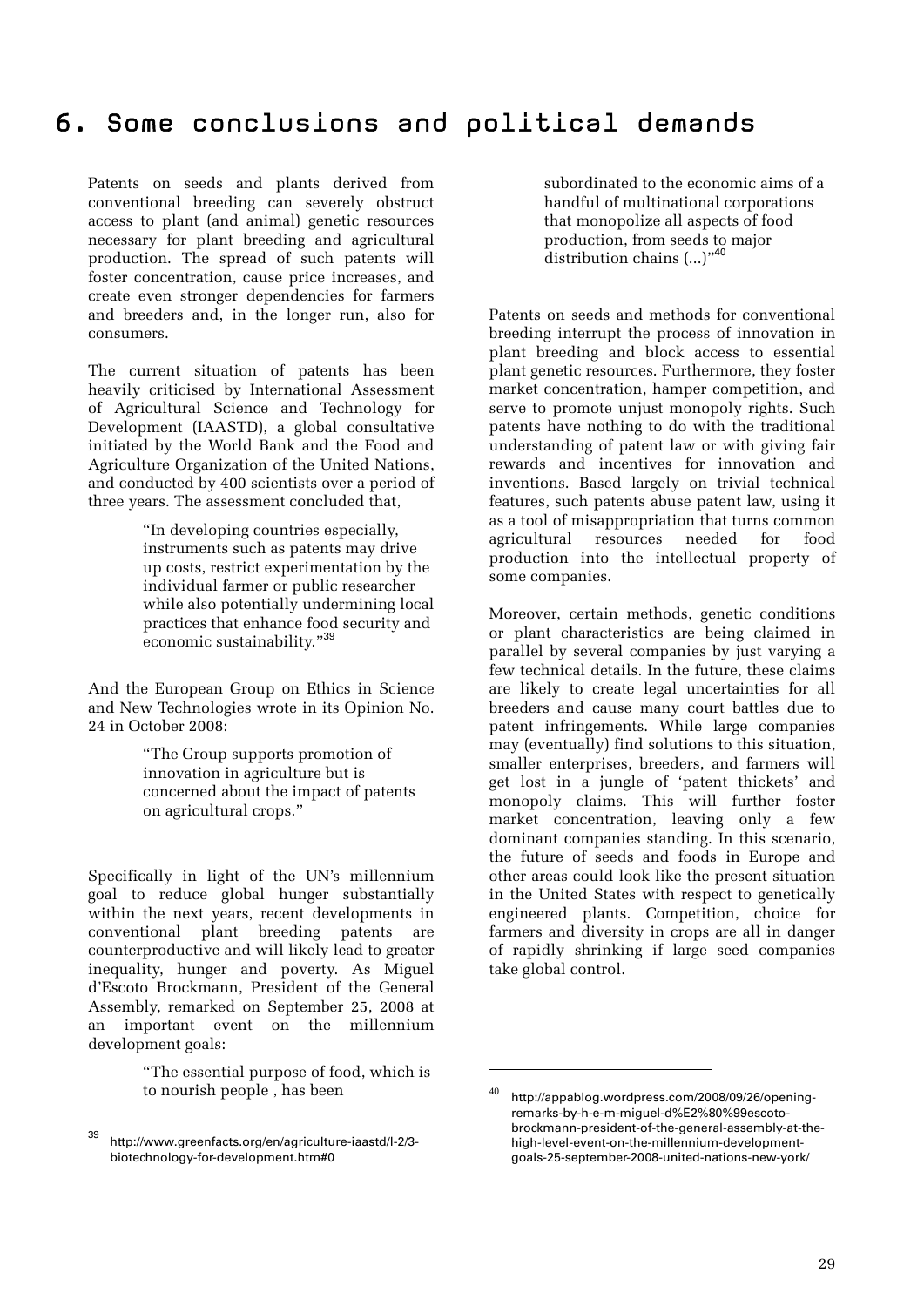#### **There are several possibilities for counteracting this process politically and legally:**

- Providing a clear interpretation of the exemption of essentially biological processes at the EPO that excludes patents on conventional breeding and derived products;
- Revising the European patent system to reinforce the exemption of plant and animals varieties;
- Revising patent law to exclude all kinds of

genetic material (such as human, animal or plant genes) from patentability;

- Revising the TRIPs agreement to prohibit patents on seeds and animals for agricultural purposes;
- Supporting open source systems in plant and animal breeding with adequate incentives for breeders, without hampering usage of genetic resources.